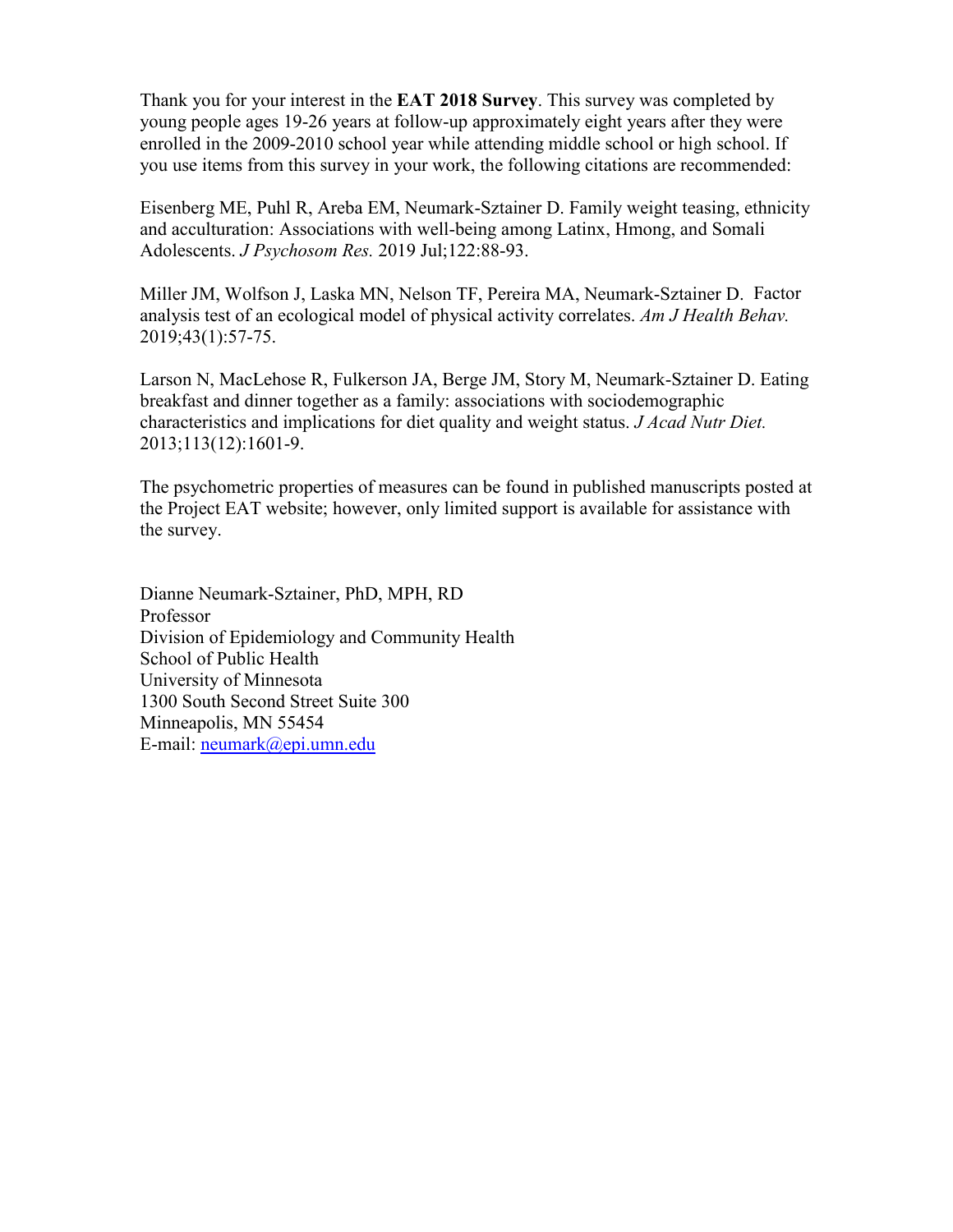# **Project EAT** 2017 Survey





**Division of Epidemiology and Community Health**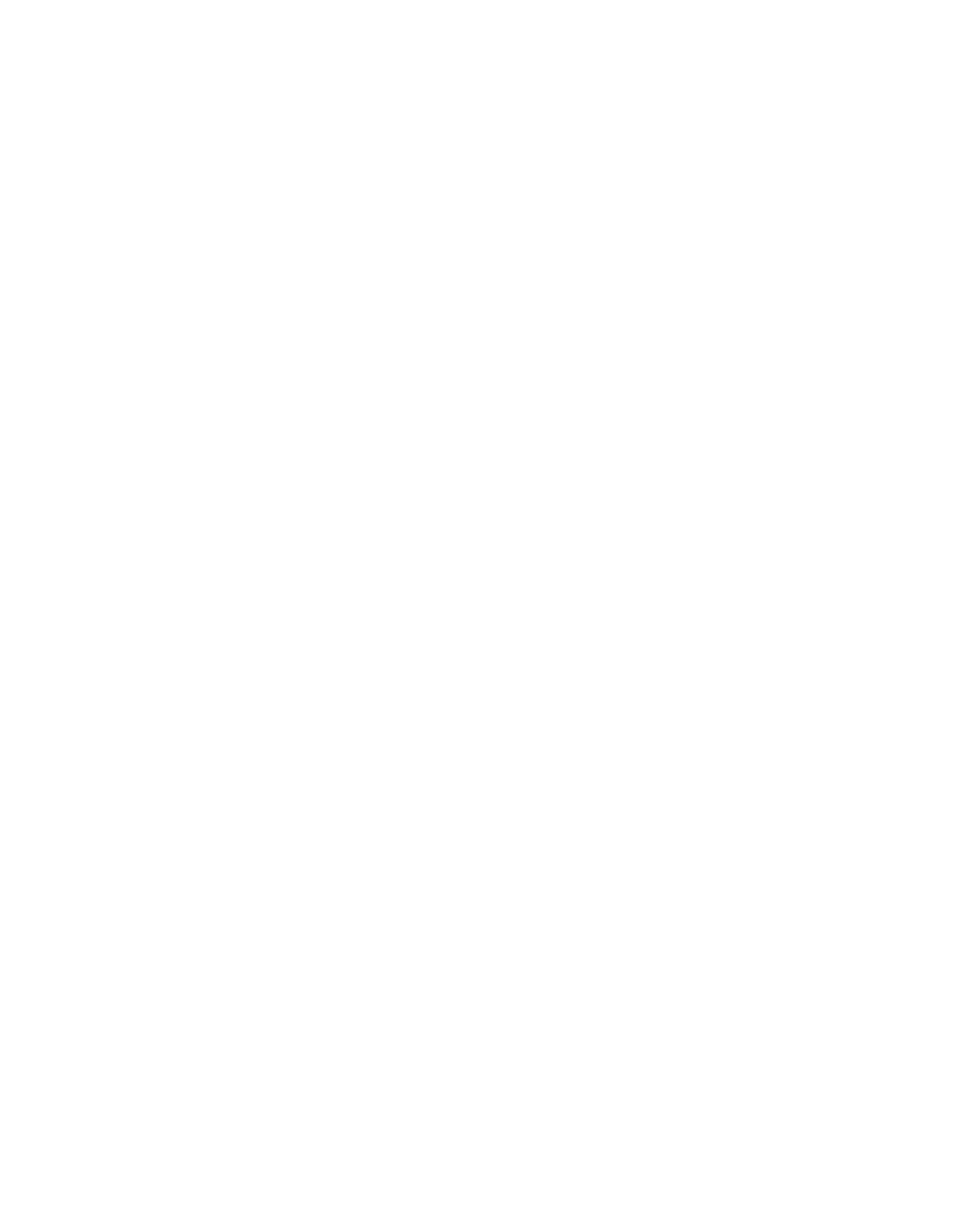## **Project EAT 2017 Survey**

*THANK YOU for your help with the last EAT Survey in 2009-2010. Your participation helped to increase national attention on what is needed to make healthy eating and being physically activity easier for young people and their families.*

*As technology, trends and your own life keep on changing, we are asking for your help again now to update what we learned and build support for achieving HEALTHY FUTURES.* 

*This survey takes about one hour to complete and we will mail you a \$50 gift card as a "thank you" when we receive your completed survey. \$50 in one hour - - not bad!*

*If you have any questions about the survey, please contact us at eatstaff@umn.edu, 612-626-3655 or 1-800-353-8636.*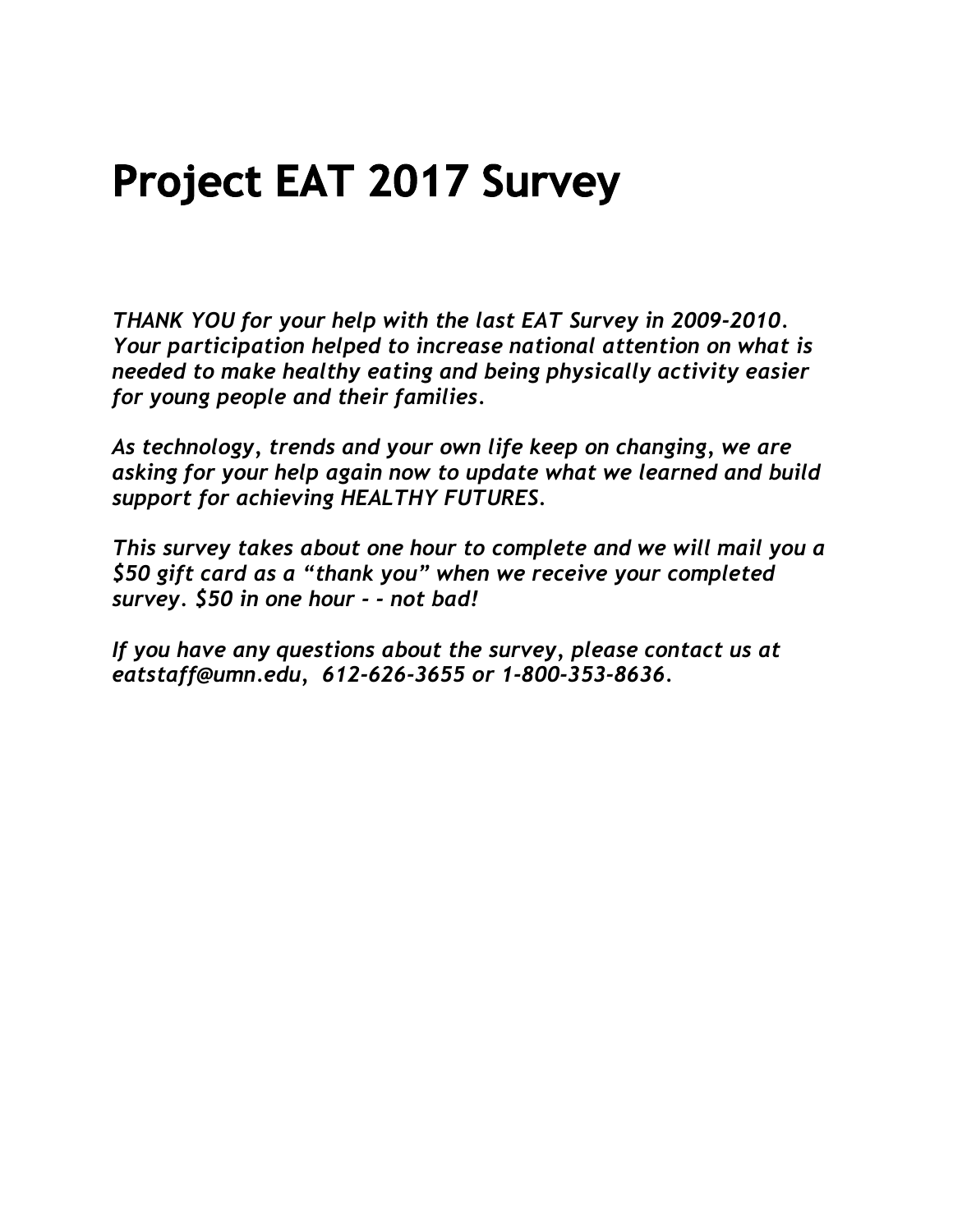## *Your EATING HABITS… when, where, why, how, and what?*

#### **1. During the past week, how many days did you eat** *breakfast?*

- $1 \Box$  Never
- $_2$  1 -2 days
- $3 3 4$  days
- $4 \Box$  5-6 days
- $5 \Box$  Every day

#### **2. How strongly do you agree with the following statements?**

|    |                                                                                        | <b>Strongly</b><br>disagree | Somewhat<br>disagree | Somewhat<br>agree | <b>Strongly</b><br>agree |
|----|----------------------------------------------------------------------------------------|-----------------------------|----------------------|-------------------|--------------------------|
| a. | I enjoy sitting down with family or friends and<br>eating a meal together.             |                             | $2 \mid$             | 31                | $4$                      |
| b. | It is important to sit down and eat at least one<br>meal a day with family or friends. | $1 \mid$                    | 2                    | 311               | 4 I I                    |
|    | I usually eat dinner with other people.                                                |                             | 2                    | $3 \mid$          | 4                        |
| d. | Mealtime is a time for talking with family or<br>friends.                              |                             | 2 <sup>1</sup>       |                   |                          |

#### **3. How often do you do the following while eating meals?**

|             |                                                                                  | Never or<br>rarely | <b>Sometimes</b> | <b>Usually</b>          | Always          |
|-------------|----------------------------------------------------------------------------------|--------------------|------------------|-------------------------|-----------------|
| $a_{\cdot}$ | Watch television or movies                                                       | 1   I              | 2                |                         | $\vert$ $\vert$ |
| b.          | Talk on the phone or use smartphone for<br>texting, emailing, running apps, etc. |                    | 2 <sup>1</sup>   |                         |                 |
|             | c. Use computer, laptop, or tablet                                               |                    | 2                | $\overline{\mathbf{3}}$ |                 |
| d.          | Listen to music with headphones                                                  |                    |                  |                         |                 |

#### **4. Which of the following best describes your eating behavior?**

|    |                                                                                 | <b>Hardly</b><br>ever | <b>Sometimes</b> | Much of<br>the time     | <b>Almost</b><br>always |
|----|---------------------------------------------------------------------------------|-----------------------|------------------|-------------------------|-------------------------|
| a. | I stop eating when I feel full.                                                 | 1                     | $2\Box$          | 3 <sup>1</sup>          | $4\Box$                 |
| b. | I eat everything that is on my plate, even if<br>I'm not that hungry.           |                       | $\overline{2}$   | $\overline{\mathbf{3}}$ | $4\Box$                 |
|    | c. I trust my body to tell me how much to eat.                                  | $\overline{1}$        | $2\Box$          | 3 <sup>1</sup>          | $4\Box$                 |
| d. | I eat so quickly that I don't taste what I'm<br>eating.                         | 1   I                 | $2\Box$          | $3 \mid$                | $4\Box$                 |
| e. | I snack without noticing that I am eating.                                      | $1\Box$               | $2\Box$          | 3                       | $4\Box$                 |
|    | Before I eat I take a moment to appreciate<br>the colors and smells of my food. |                       | $\overline{2}$   | $\overline{\mathbf{3}}$ | $4\Box$                 |
| g. | I taste every bite of food that I eat.                                          |                       |                  | $\frac{1}{3}$           |                         |

ı

ı

ı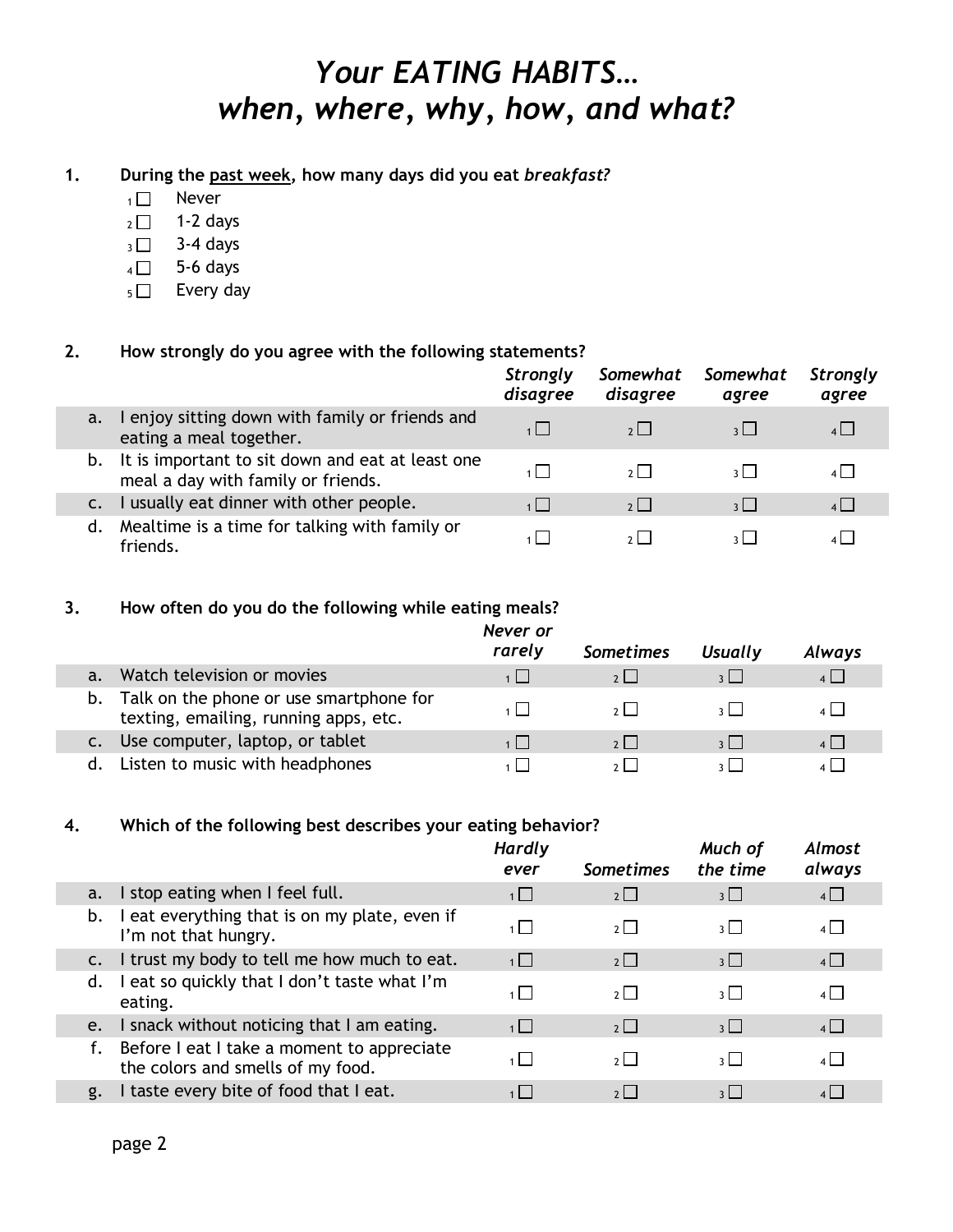#### **5. In the past month, how often did you eat something from the following types of restaurants (include take-out and delivery)?**

|                |                                                                                                                        | Never/<br>rarely | $1 - 3$ times<br>per month | 1-2 times<br>per week | 3-4 times<br>per week | 5-6 times<br>per week | $1+ times$<br>per day |
|----------------|------------------------------------------------------------------------------------------------------------------------|------------------|----------------------------|-----------------------|-----------------------|-----------------------|-----------------------|
| a.             | Traditional "burger-and-<br>fries" fast food<br>restaurant (such as<br>McDonalds, Burger King, Wendy's,<br>or Culvers) | $1\Box$          | $2\Box$                    | $3\Box$               | $4\Box$               | $5\Box$               | $6 \Box$              |
| b.             | Mexican fast food<br>restaurant (such as Taco Bell,<br>Taco Johns, or Chipotle)                                        | $\overline{1}$   | $2\Box$                    | $_3$ $\square$        | $4\Box$               | $5\Box$               | $6\Box$               |
| $\mathsf{C}$ . | Fried chicken (such as KFC)                                                                                            | $\overline{1}$   | $2\Box$                    | $3\Box$               | 4                     | $5\Box$               | $6 \Box$              |
| d.             | Sandwich or sub shop<br>(such as Subway, Panera, or<br>Quiznos)                                                        | $\overline{1}$   | $2\Box$                    | $3\Box$               | $4\Box$               | $5\Box$               | $6\Box$               |
| e.             | Pizza place                                                                                                            | $\overline{1}$   | $2\Box$                    | $3\Box$               | $4\Box$               | $5\Box$               | $6\Box$               |
| f.             | Asian fast food<br>restaurant (such as Leeann<br>Chin or Panda Express)                                                | $\overline{1}$   | $2\Box$                    | $_3$ $\Box$           | $\overline{4}$        | $5\Box$               | $6\Box$               |
| g.             | Coffee shop (such as<br><b>Starbucks or Caribou Coffee)</b>                                                            | $1\Box$          | $2\Box$                    | $3\Box$               | $4\Box$               | $5\Box$               | $6\Box$               |
| h.             | Sit-down restaurant<br>(where wait-staff brings food to<br>your table)                                                 | $1\Box$          | $2\Box$                    | $\overline{3}$        | $4\Box$               | 5 <sup>1</sup>        | $6\Box$               |
| i.             | Other fast food or sit-<br>down restaurant (please<br>specify:                                                         | $1\Box$          | $2\Box$                    | 3                     | 4                     | $5^{\circ}$           | $6 \mid$              |

**6. How do you use calorie information when it is available in a restaurant? Please consider all types of restaurants** (such as a coffee shop, fast food restaurant, fast casual restaurant, or sitdown restaurant) **and mark all that apply.**

- $1 \Box$  I do not use the calorie information
- $_2 \Box$  I use the information to avoid ordering high calorie menu items
- $_3 \Box$  I use the information to avoid ordering something that would leave me hungry
- $4 \Box$  I use the information to decide on a smaller portion size
- $5 \Box$  I use the information to decide on a larger portion size
- $6 \Box$  Other (please specify):

#### **7. How strongly do you agree with the following statements?**

|                                       | Strongly<br>disagree | Somewhat<br>disagree | Somewhat<br>agree       | <b>Strongly</b><br>agree |
|---------------------------------------|----------------------|----------------------|-------------------------|--------------------------|
| a. I think a lot about being thinner. |                      | $2$                  | $3 \mid$                | $\mathbf{4}$             |
| b. I am worried about gaining weight. |                      | 2 <sup>1</sup>       | $2$                     | 4 L                      |
| I weigh myself often.                 |                      | 2 <sup>1</sup>       | $\overline{\mathbf{3}}$ |                          |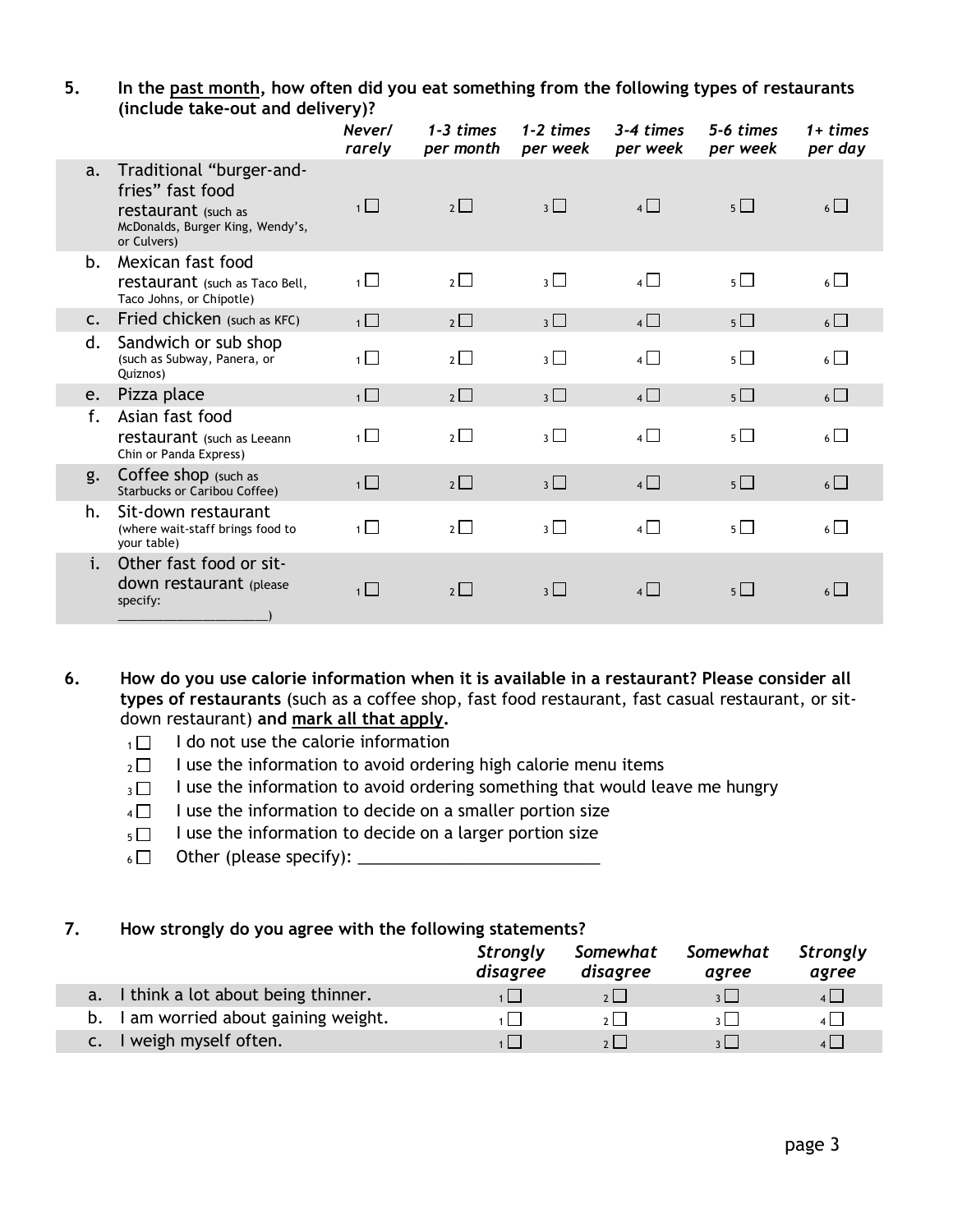## *Now some questions about weight….*

- **8. Are you currently trying to:** 
	- $1 \Box$  Lose weight
	- $_2 \square$  Stay the same weight
	- $_3\Box$  Gain weight
	- $4 \Box$  I am not trying to do anything about my weight

**9. How often have you gone on a diet during the last year? By "diet" we mean changing the way you eat so you can lose weight.** 

- $1 \Box$  Never
- $2 \square$  1-4 times
- $_3$   $\Box$  5-10 times
- $4 \Box$  More than 10 times
- $_5\square$  I am always dieting

#### **10. Have you done any of the following things in order to lose weight or keep from gaining weight during the past year?**

|                                                | Yes            | No             |
|------------------------------------------------|----------------|----------------|
| a. Fasted                                      | 1              | 2              |
| b. Ate very little food                        | $1 \mid$       | 2 <sup>1</sup> |
| c. Took diet pills                             | 1              | 2              |
| d. Made myself vomit (throw up)                | $\overline{1}$ | 2 <sup>1</sup> |
| e. Used laxatives                              | $\overline{1}$ | $2\vert$       |
| f. Used diuretics (water pills)                | $1 \mid$       | 2 <sup>1</sup> |
| g. Used food substitute (powder/special drink) | 1              | 2              |
| Skipped meals                                  | 1 I            | 2 <sup>1</sup> |
| i. Smoked more cigarettes                      |                |                |

#### **11. How often have you done each of the following things in order to lose weight or keep from gaining weight during the past year?**

|    |                                                 | <b>Never</b>   | Rarely         | Sometimes                | On a regular<br>basis |
|----|-------------------------------------------------|----------------|----------------|--------------------------|-----------------------|
|    | a. Exercise                                     | $\overline{1}$ | $2\Box$        | $\overline{\mathcal{E}}$ | 4                     |
|    | b. Ate more fruits and vegetables               |                | 2              | $\mathbf{R}$             | $\overline{4}$        |
|    | c. Ate less high-fat foods                      | 1              | $2\Box$        | $\overline{\mathcal{E}}$ | $4\Box$               |
|    | Ate less sweets                                 | 1              | 2              | $3 \mid$                 | $4\Box$               |
|    | e. Drank less soda pop (not including diet pop) | $\overline{1}$ | $2\Box$        | $3\Box$                  | $4\Box$               |
|    | Drank more water                                |                | $2\Box$        | $\overline{\mathcal{E}}$ | $\overline{4}$        |
| g. | Watched my portion sizes (serving sizes)        |                | $\overline{2}$ | $\overline{\mathcal{E}}$ | $4\Box$               |
| h. | Other (please describe): _________              |                | 2              | $2 \mid$                 |                       |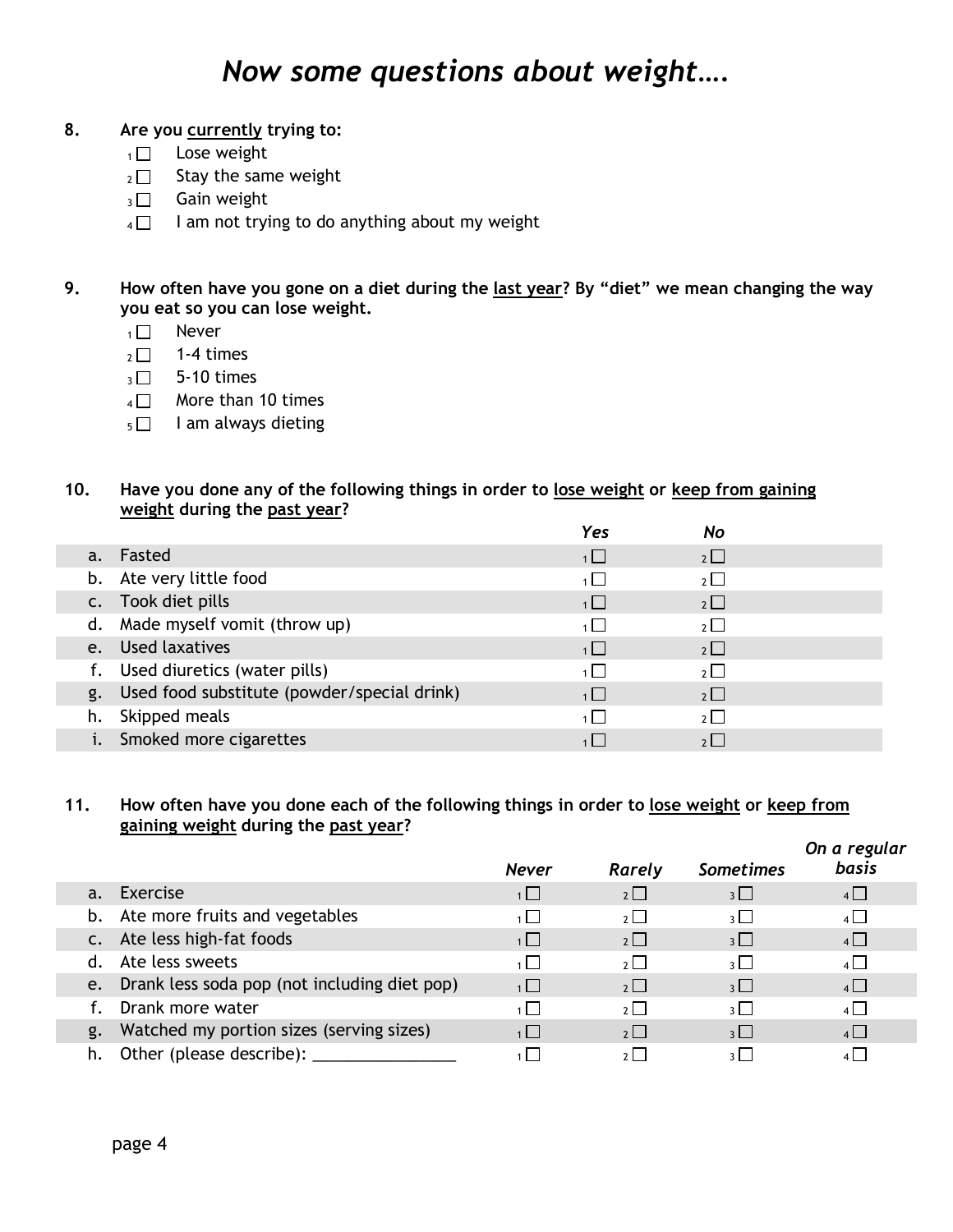#### **12. Have you done any of the following things in order to increase your muscle size or tone during the past year?**

|    |                                                                                                                                   | Yes | Nο             |
|----|-----------------------------------------------------------------------------------------------------------------------------------|-----|----------------|
| a. | Changed my eating                                                                                                                 | 1   | 2              |
|    | <b>Exercised more</b>                                                                                                             |     | 2 <sup>1</sup> |
|    | Used protein powder or shakes                                                                                                     | 1   | 2              |
|    | d. Used a pre-workout drink (such as Jack3D, Cellucor C4, JYM, etc.)                                                              |     | 2 <sup>1</sup> |
| e. | Used steroids                                                                                                                     | 1 L | 2 <sup>1</sup> |
|    | Used another muscle-building substance (such as creatine, amino<br>acids, hydroxyl methylbutyrate [HMB], DHEA, or growth hormone) |     |                |

#### **13. How satisfied are you with your:**

|    |                  | <b>Very</b><br>dissatisfied | 2              | 3              | 4              | <b>Very</b><br>satisfied<br>5 |
|----|------------------|-----------------------------|----------------|----------------|----------------|-------------------------------|
| a. | Height           | $1 \Box$                    | $2\Box$        | $3\Box$        | $4\Box$        | $5\Box$                       |
| b. | Weight           | $1 \mid$                    | $2 \Box$       | $3$ $\Box$     | $4 \Box$       | $5\Box$                       |
| c. | Body shape       | $1 \Box$                    | $2\Box$        | $3\Box$        | 4              | $5\Box$                       |
| d. | Waist            | $1 \mid$                    | $2\Box$        | $_3$ $\square$ | $\overline{4}$ | $5\Box$                       |
| e. | <b>Hips</b>      | $1$ $\Box$                  | $2\Box$        | 3 <sup>1</sup> | 4              | $5 \Box$                      |
| f. | <b>Thighs</b>    | $1 \mid$                    | $2$ $\Box$     | $3\Box$        | $4 \Box$       | $5\Box$                       |
| g. | Stomach          | $1 \Box$                    | $2\Box$        | $3\Box$        | $4\Box$        | $5 \Box$                      |
| h. | Face             | $1 \mid$                    | $2\Box$        | $3\Box$        | $4 \Box$       | $5\Box$                       |
| i. | Body build       | 1 <sup>1</sup>              | $2\Box$        | $3\Box$        | $4 \Box$       | $5\Box$                       |
| j. | Shoulders        | $1$ $\vert$                 | $2\Box$        | $3\Box$        | $\overline{4}$ | $5\Box$                       |
| k. | <b>Muscles</b>   | $1 \Box$                    | $2\Box$        | $3\Box$        | 4              | 5 <sub>1</sub>                |
| ι. | Chest            | $1 \mid$                    | $2$ $\Box$     | $\overline{3}$ | $4 \Box$       | $5 \Box$                      |
| m. | Overall body fat |                             | 2 <sub>2</sub> | $3 \Box$       | $4 \Box$       | $5 \Box$                      |

- **14. In the past year, have you ever eaten so much food in a short period of time that you would be embarrassed if others saw you (binge-eating)?** 
	- $1 \square$  Yes

- <sup>2</sup> No (**If no, then go to item #16 on the next page)**
- **15. During the times when you ate this way, did you feel you couldn't stop eating or control what or how much you were eating?** 
	- $1 \square$  Yes
	- $_2 \Box$  No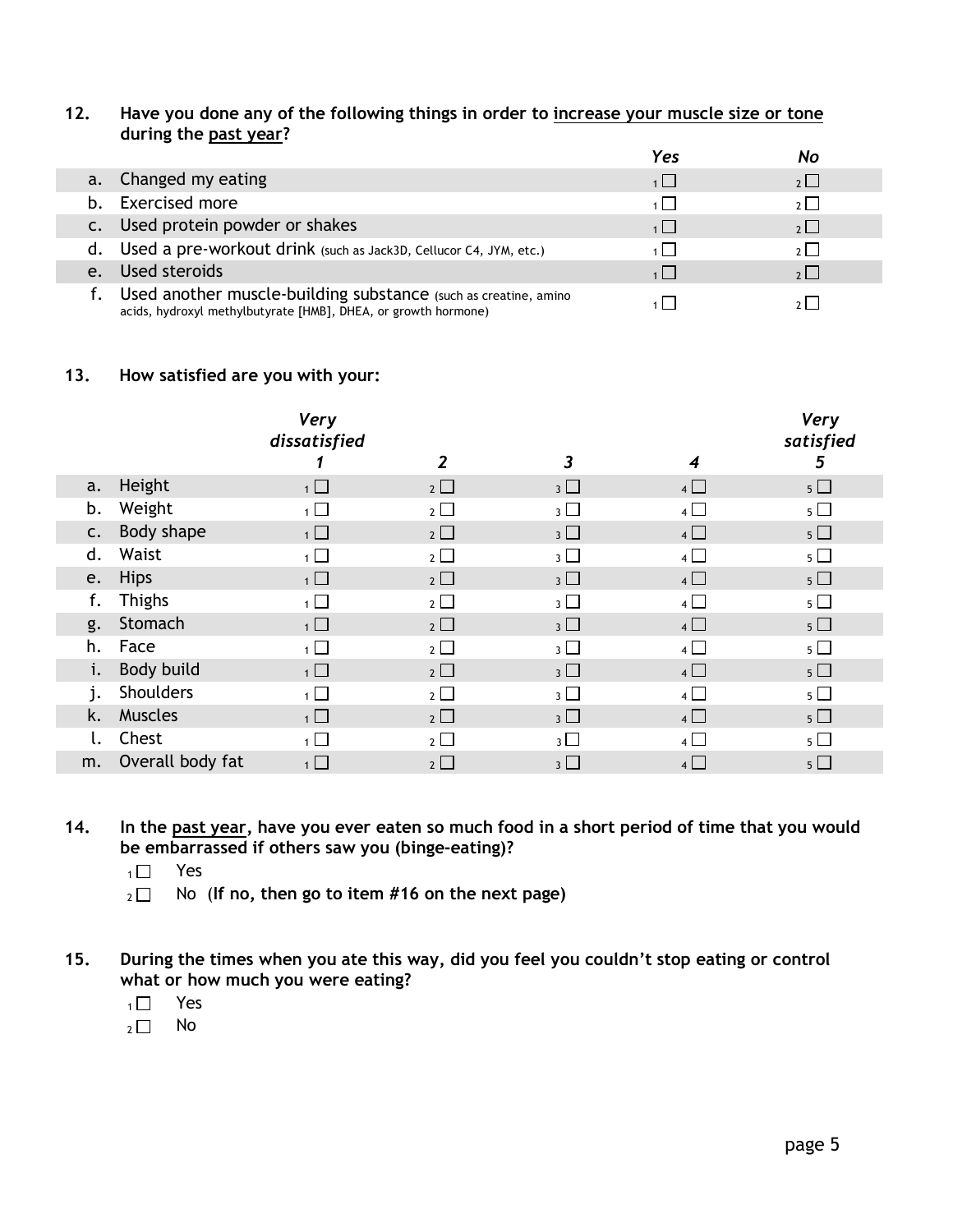## *Your PHYSICAL ACTIVITY HABITS…*

## *In a usual week, how many hours do you spend doing the following activities?*

#### **16. Strenuous exercise (heart beats rapidly)**

Examples: biking fast, aerobics, jogging, basketball, swimming laps, soccer, rollerblading

- □ None
- $\Box$  Less than 1/2 hour a week
- $\Box$  1/2 2 hours a week
- $\Box$  2  $\frac{1}{2}$  4 hours a week
- $\Box$  4  $\frac{1}{2}$  6 hours a week
- $\Box$  6+ hours a week

#### **17. Moderate exercise (not exhausting)**

Examples: walking quickly, easy bicycling, volleyball, skiing, dancing, skateboarding, snowboarding

- □ None
- $\Box$  Less than 1/2 hour a week
- $\Box$  1/2 2 hours a week
- $\Box$  2  $\frac{1}{2}$  4 hours a week
- $\Box$  4  $\frac{1}{2}$  6 hours a week
- $\Box$  6+ hours a week

#### **18. Mild exercise (little effort)**

Examples: walking slowly, bowling, golf, fishing, snowmobiling

- □ None
- $\Box$  Less than 1/2 hour a week
- $\Box$  1/3 2 hours a week
- $\Box$  2  $\frac{1}{2}$  4 hours a week
- $\Box$  4  $\frac{1}{2}$  6 hours a week
- $\Box$  6+ hours a week

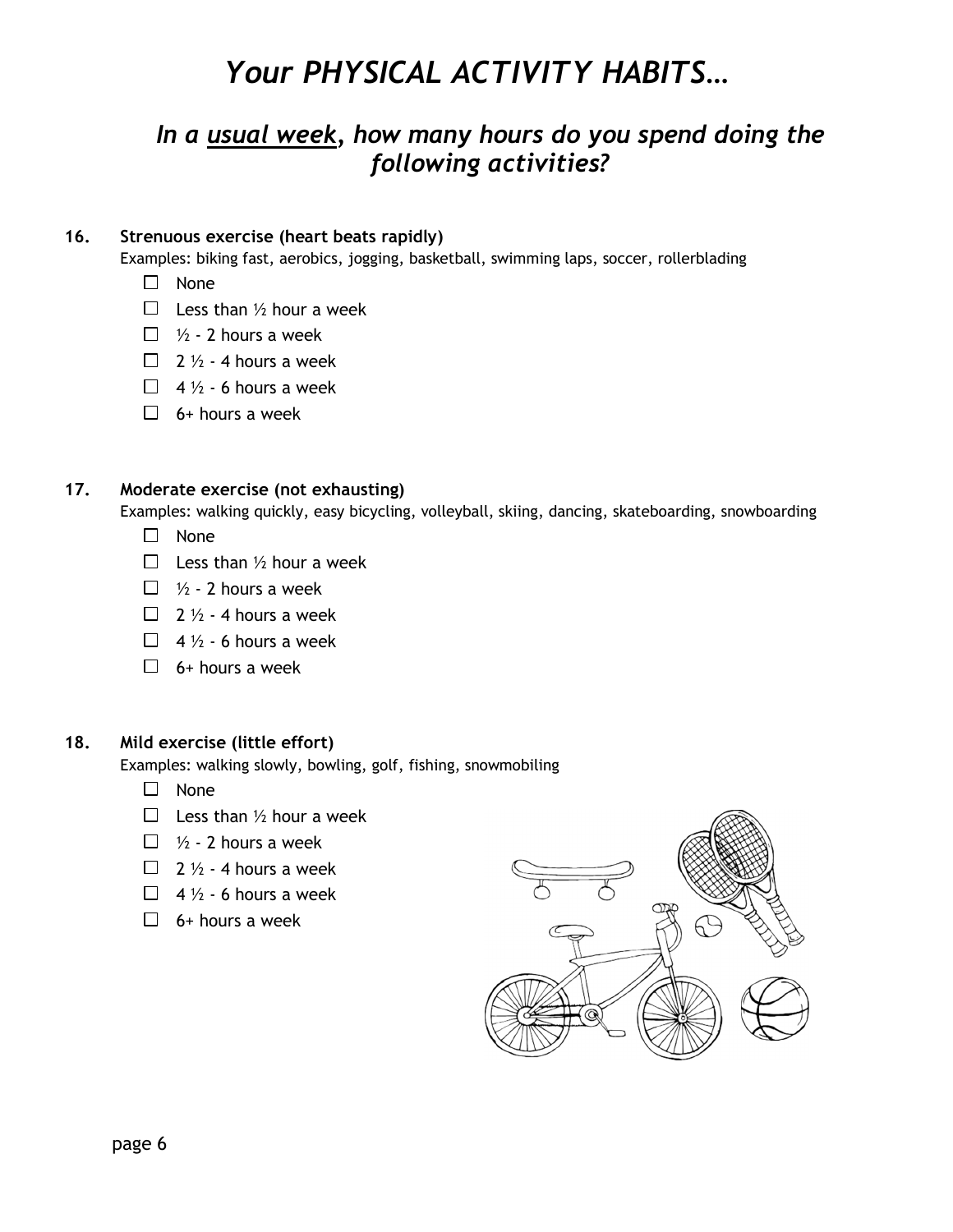#### **19. Listed below are statements about people's exercise habits. How often are the following true?**

|    |                                                                                                     | <b>Never</b> | <b>Sometimes</b> | <b>Usually</b> | Always |
|----|-----------------------------------------------------------------------------------------------------|--------------|------------------|----------------|--------|
| a. | When I miss my scheduled exercise session, I<br>may feel tense, irritable, or depressed.            |              |                  |                |        |
|    | b. If I feel I have overeaten, I will try to make<br>up for it by increasing the amount I exercise. |              | 2 <sup>1</sup>   |                |        |
|    | When I don't exercise, I feel guilty.                                                               |              |                  |                |        |

#### **20. How much do you care about staying fit and exercising?**

- $1 \square$  Not at all
- $2 \square$  A little bit
- $_3\Box$  Somewhat
- $4 \Box$  Very much
- **21. Please choose the answer that best applies to you and the neighborhood where you lived for the majority of the past year.**

|             |                                                                                        | <b>Strongly</b><br>disagree | Somewhat<br>disagree | Somewhat<br>agree | <b>Strongly</b><br>agree |
|-------------|----------------------------------------------------------------------------------------|-----------------------------|----------------------|-------------------|--------------------------|
|             | a. The crime rate in my neighborhood makes<br>it unsafe to go on walks during the day. |                             | $2 \mid$             |                   |                          |
| $b_{\cdot}$ | The crime rate in my neighborhood makes<br>it unsafe to go on walks at night.          |                             | 2 <sup>1</sup>       |                   |                          |

#### **22. Did you do yoga over the past year?**

- $1 \square$  Yes
- <sup>2</sup> No (**If no, then go to question #25 on the next page)**

#### **23. On average, how frequently did you do yoga over the past year?**

- <sup>1</sup> Less than ½ hour/week **(if less than ½ hour, then go to question #25 on the next page)**
- $2 \Box$  % hour to less than 1 hour/week
- $3 \Box$  1 hour to less than 2 hours/week
- $4 \Box$  2-3 hours/week
- $5 \Box$  4-6 hours/week
- $6 \Box$  7-9 hours/week
- $7 \square$  10+ hours/week

#### **24. For how many years have you practiced yoga?**

- $1 \Box$  Less than 1 year
- $_2 \square$  1-2 years
- $3 3 4$  years
- $4 \Box$  5 years
- $5 \Box$  6-10 years
- $6 \Box$  More than 10 years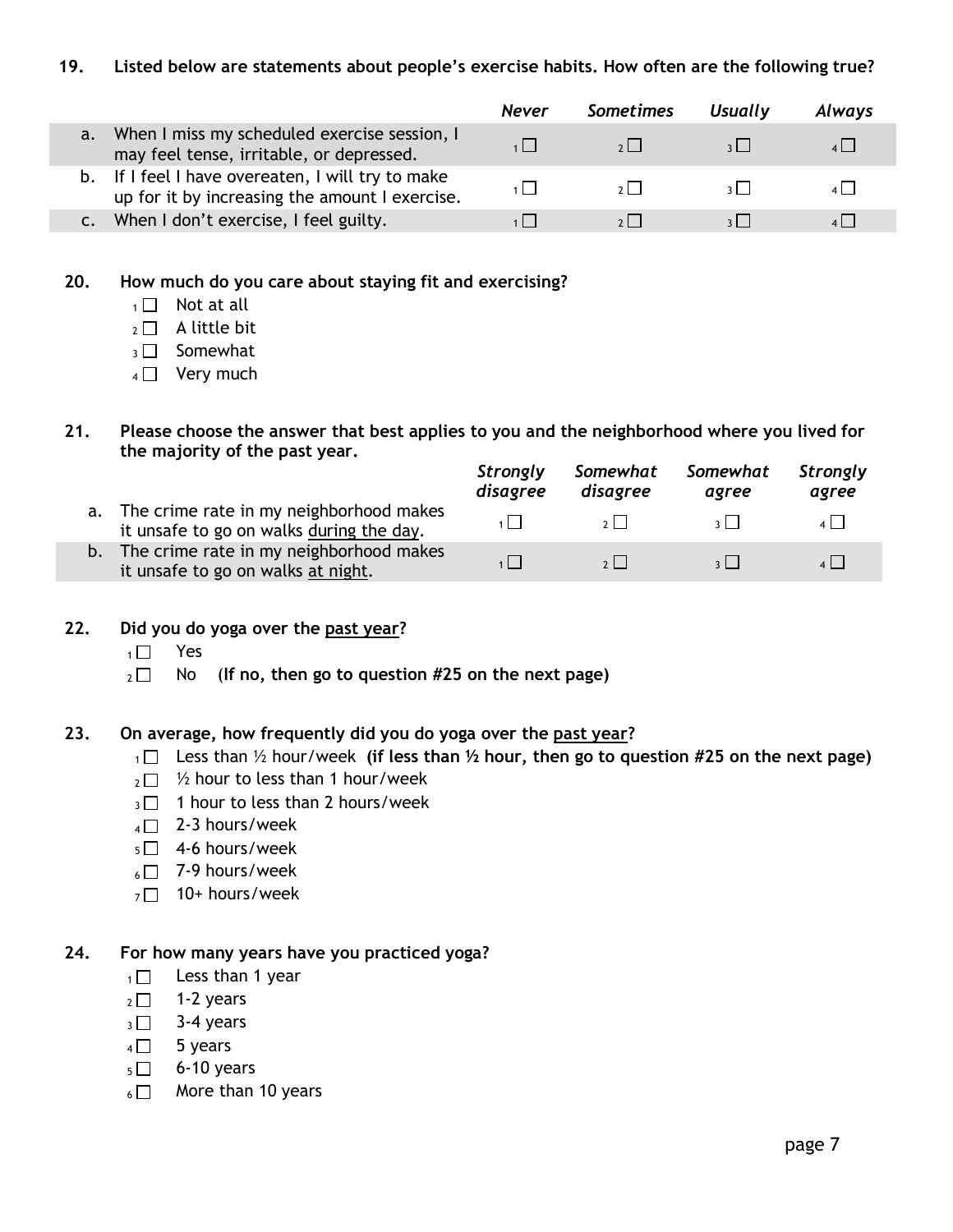- **25. On an average weekday (Monday-Friday), how many hours of recreational screen time** (for example, television, computer, social media, video games, smartphone or tablet) **do you have a day? Do not include activities you do for work or school.** 
	- $1 \square$  0 hours a day
	- $_2 \Box$  1/2 hour a day
	- $_3$  1 hour a day
	- $4 \Box$  2 hours a day
	- $5 \square$  3 hours a day
	- $6 \square$  4 hours a day
	- $7 \square$  5+ hours a day



- **26. On an average weekend day (Saturday or Sunday), how many hours of recreational screen time** (for example, television, computer, social media, video games, smartphone or tablet) **do you have a day? Do not include activities you do for work or school.** 
	- $1 \square$  0 hours a day
	- $2 \Box$  1/2 hour a day
	- $_3$  1 hour a day
	- $4 \Box$  2 hours a day
	- $5 \square$  3 hours a day
	- $6 \square$  4 hours a day
	- $7 \square$  5+ hours a day
- **27. In the past week, on average, approximately how many total minutes per day have you spent using social media** (for example, Facebook, Twitter, Instagram, Reddit, Pinterest or Snapchat)**?** 
	- $1 \Box$  I do not use social media
	- $2 \cap$  Less than 10 minutes a day
	- $_3$  10-30 minutes a day
	- $_4$  31-60 minutes a day
	- $5 \Box$  1-2 hours a day
	- $6 \square$  2-3 hours a day
	- $7 \square$  3+ hours a day
- **28. In the past month, how often did you spend time reading articles, websites, posts, or blogs in which dieting or weight loss are discussed? Please think about both online and print sources.** 
	- $1 \square$  Never
	- $_2 \square$  A few times in the past month
	- $_3\Box$  Every week
	- $4 \Box$  A few times per week
	- $5 \Box$  Every day
	- $6 \Box$  More than once a day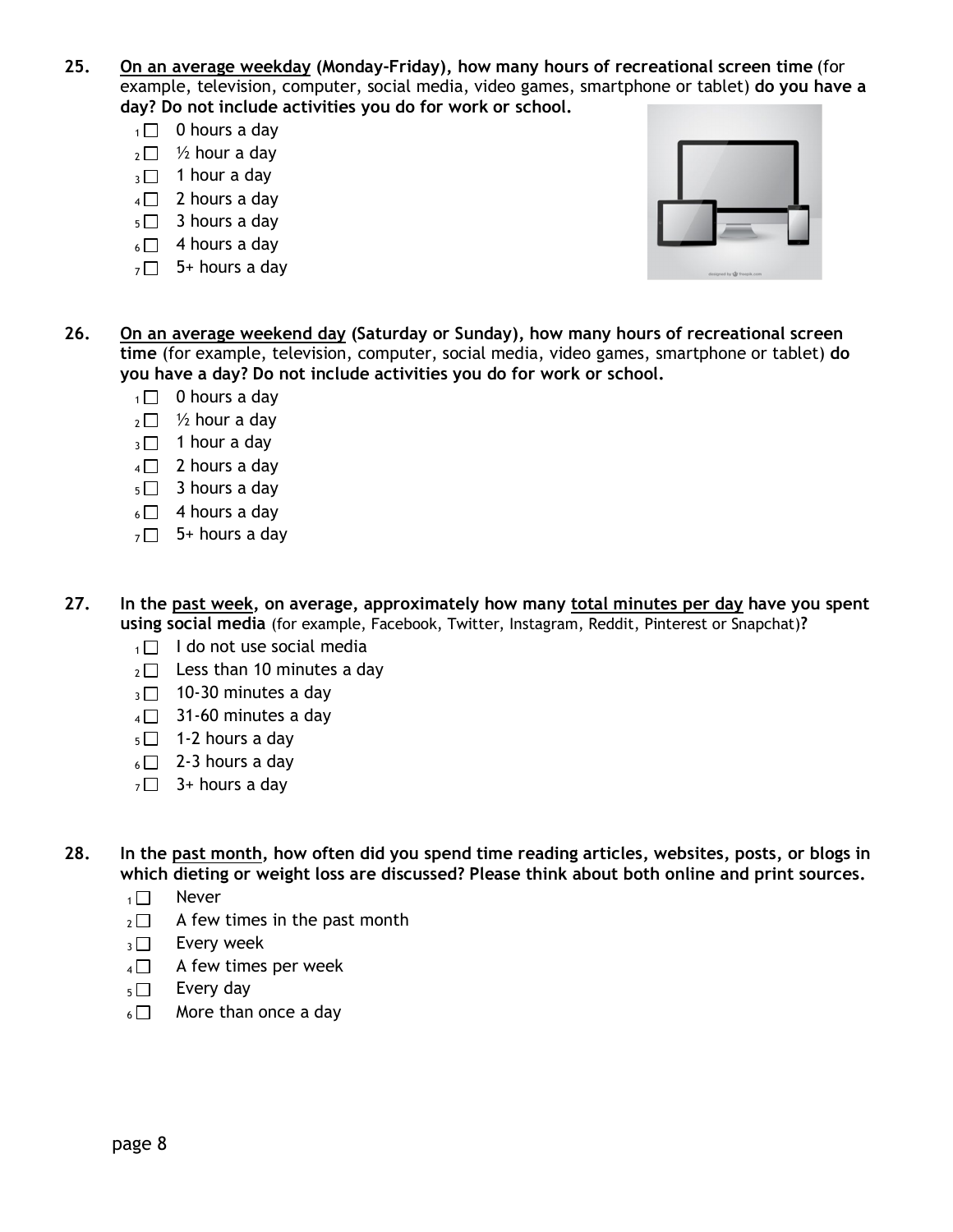**29. In the past year, did you use a mobile app, tracker device (such as Fitbit), or web-based programs to help you…** 

|                                 | Yes | NO |  |
|---------------------------------|-----|----|--|
| a. make healthy eating choices? |     |    |  |
| b. be physically active?        |     |    |  |
| c. manage your weight?          |     |    |  |

**30. Thinking about the mobile apps, tracker devices, and web-based programs you've used in the past year to help you manage your eating, activity or weight, please list up to 3 and tell us how often you currently use them.** 

**Please check here if you don't use any apps or software for managing your eating, activity, or weight** 

| Name of app/device/<br>web-based program: | <b>Never</b> | Rarely         | <b>Sometimes</b> | <b>Often</b>            |
|-------------------------------------------|--------------|----------------|------------------|-------------------------|
| a.                                        | $1 \mid$     | 2              |                  | $\vert$ $\vert$ $\vert$ |
| b.                                        |              | 2 <sup>1</sup> | $\sim$ 1         | $\overline{A}$          |
|                                           | $1 \mid$     | 2              |                  |                         |

## *We'd like to know more about your HEALTH and WEIGHT…*

| 31. | How tall are you? | $ $   feet | $ $ <sub>___</sub> $ $ <sub>___</sub> $ $ inches |
|-----|-------------------|------------|--------------------------------------------------|
|-----|-------------------|------------|--------------------------------------------------|

**32. How much do you weigh?** |\_\_\_|\_\_\_|\_\_\_| pounds

#### **33. At this time, do you feel that you are:**

- $1 \Box$  very underweight
- $2 \Box$  somewhat underweight
- $_3 \square$  about the right weight
- $4 \Box$  somewhat overweight
- $5 \Box$  very overweight

**34a. What year were you born?** (enter as *YYYY*, for example -1996)  $|\underline{\hspace{1cm}}||\underline{\hspace{1cm}}||\underline{\hspace{1cm}}||\underline{\hspace{1cm}}||\underline{\hspace{1cm}}||\underline{\hspace{1cm}}||\underline{\hspace{1cm}}||\underline{\hspace{1cm}}||\underline{\hspace{1cm}}||\underline{\hspace{1cm}}||\underline{\hspace{1cm}}||\underline{\hspace{1cm}}||\underline{\hspace{1cm}}||\underline{\hspace{1cm}}||\underline{\hspace{1cm}}||$ 

#### **34b. Are you …**

- <sup>1</sup> Male **(If male, then go to question #35)**
- $_2 \square$  Female
- $_3 \Box$  Different identity (please specify):
- **34c. Are you currently pregnant or breastfeeding? (Mark all that apply)**
	- $1 \square$  no
	- $_2 \square$  yes, pregnant
	- $_3$   $\Box$  yes, breastfeeding
- **35. How many children do you currently have? (Do not count brothers,**  sisters, or the children of other people living in your household) and all the state of the state of the state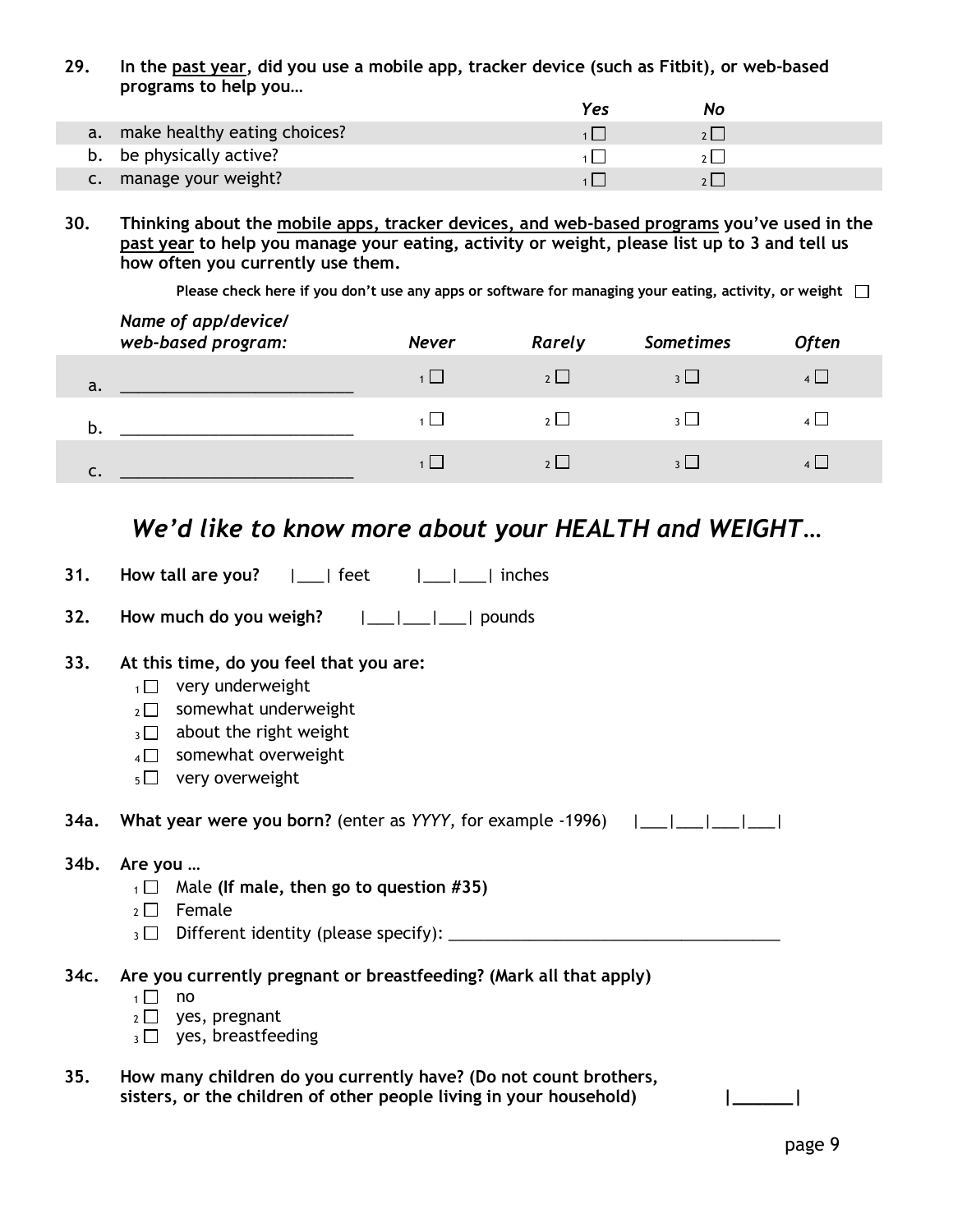## *Now some questions about your education…*

- **36. What is the highest level of education that you have completed?** 
	- $1 \Box$  Middle school or junior high
	- $2 \Box$  Some high school
	- $3 \Box$  High school graduate or GED
	- $4 \Box$  Some college
	- $5 \Box$  Vocational, technical, trade or other certification program
	- $6 \Box$  Associate degree
	- $7 \square$  Bachelor degree
	- $8 \Box$  Graduate or professional degree (MS, MBA, MD, PhD, etc)
	- $9 \Box$  Other (please specify):

#### **37. Which of the following best describes your student status (for the majority of the past year)?**

- <sup>1</sup> Not a student **(If not a student, then go to question #43 on page #12)**
- $_2 \square$  Full-time student in high school or postsecondary enrollment option
- $_3$  Part-time student at a community or technical college
- $4 \Box$  Full-time student at a community or technical college
- $5 \Box$  Part-time student at a four-year college
- $6 \Box$  Full-time student at a four-year college
- $7 \Box$  Graduate student part-time or full-time
- **38. In the past school year, how many total hours did you spend on campus** (for example, for a class, job, recreation, eating) **in a typical 7-day week?** 
	- <sup>1</sup>0 hours a week **(Go to question #43 on page #12)**
	- <sup>2</sup>1-9 hours a week **(Go to question #43 on page #12)**
	- $3\Box$  10-19 hours a week
	- $4 \Box$  20-29 hours a week
	- $5\Box$  30-39 hours a week
	- $6 \Box$  40+ hours a week
- **39. Are you on a college dining plan** (for example, residence hall, fraternity/sorority)**?** 
	- $1\Box$  No
	- $2\Box$  Yes, for some meals
	- $_3\Box$  Yes, for most meals
	- $4 \Box$  Yes, for all meals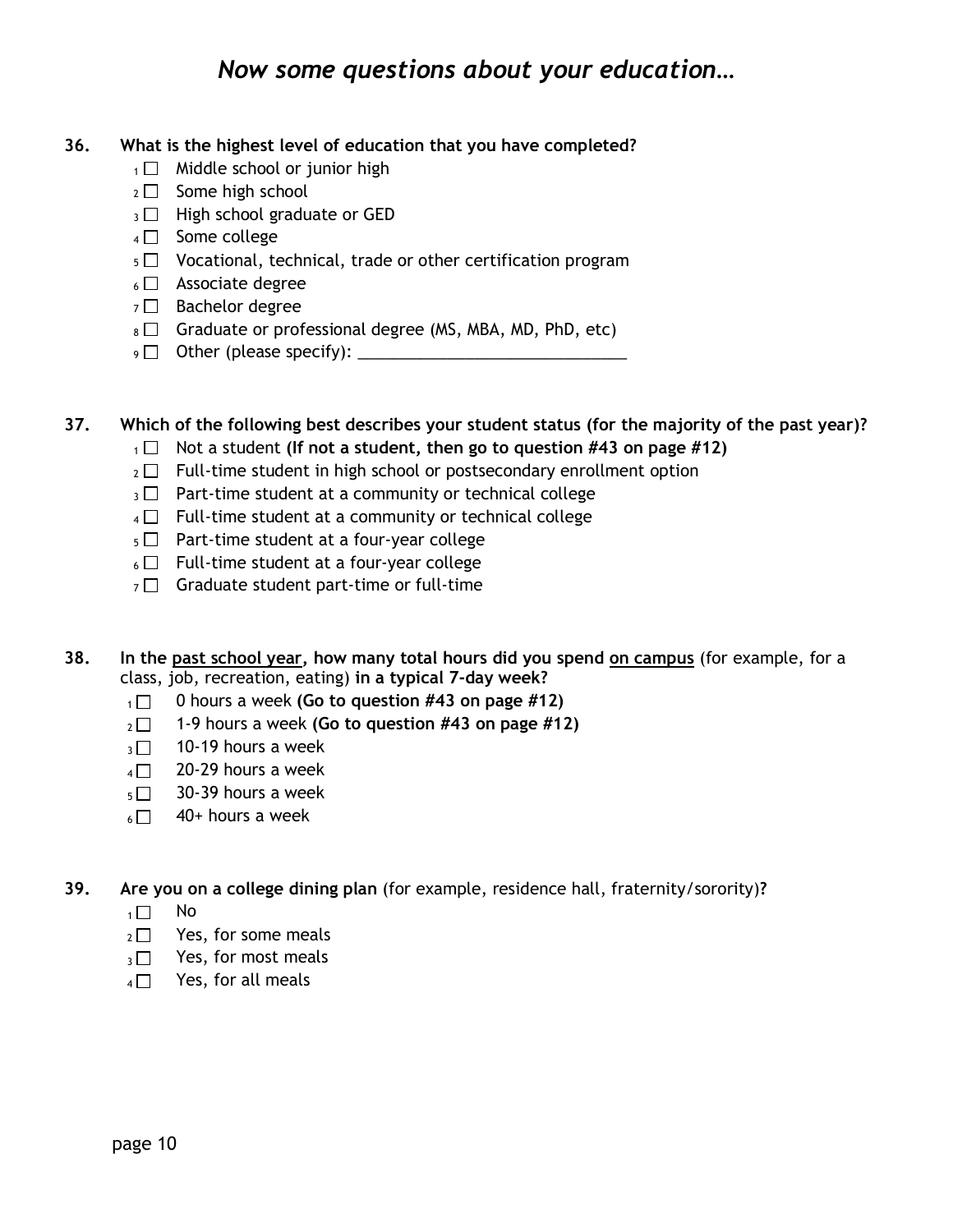## *Complete this page only if you spend 10+ hours on your college/university campus in a typical week*

#### **40. Do campus dining facilities on your college/university campus have…**

|    |                                                                               | Yes      | No                               | don't<br>know            |
|----|-------------------------------------------------------------------------------|----------|----------------------------------|--------------------------|
| a. | nutrition information on the menu board?                                      | 1        | $2\Box$                          | 3 <sup>1</sup>           |
| b. | signs to highlight healthful menu items?                                      | $1 \mid$ | $\overline{2}$ $\overline{\Box}$ | $\overline{\mathcal{E}}$ |
|    | signs to encourage healthful eating?                                          | 1        | 2                                | $\overline{\mathcal{E}}$ |
| d. | combo meals that are less expensive than purchasing<br>individual menu items? |          | $\sim$ 1 $\sim$ 1                | $\sim$ 1                 |

#### **41. How strongly do you agree with the statements below about your college/university campus?**

|                |                                                                   | <b>Strongly</b><br>disagree | Somewhat<br>disagree | Somewhat<br>agree | <b>Strongly</b><br>agree |
|----------------|-------------------------------------------------------------------|-----------------------------|----------------------|-------------------|--------------------------|
| a.             | Fruits and vegetables are readily available<br>on or near campus. | 1                           | 2                    | $3 \mid$          | $4$                      |
| b.             | Fruits and vegetables are reasonably<br>priced on or near campus. | 1                           | $2 \mid$             | $3 \mid$          | $4 \mid$                 |
| $\mathsf{C}$ . | Fast food is readily available on or near<br>campus.              | 1                           | 2                    | $3 \mid$          | $\vert$ $\vert$          |
| d.             | It is easy to be physically active on or near<br>campus.          |                             | 2 <sup>1</sup>       | $3 \mid$          |                          |

#### **42. Please indicate which of these items are available on your college/university campus.**

|                                                                                                                                   | Yes | No | don't<br>know |
|-----------------------------------------------------------------------------------------------------------------------------------|-----|----|---------------|
| Refrigerated drinking water fountain with a bottle filler<br>a.                                                                   |     |    |               |
| Exercise facilities (for example, workout room/gym, exercise<br>b.<br>equipment, walking path or trail) that are free or low cost |     |    |               |
| Shower facilities that you can use                                                                                                |     |    |               |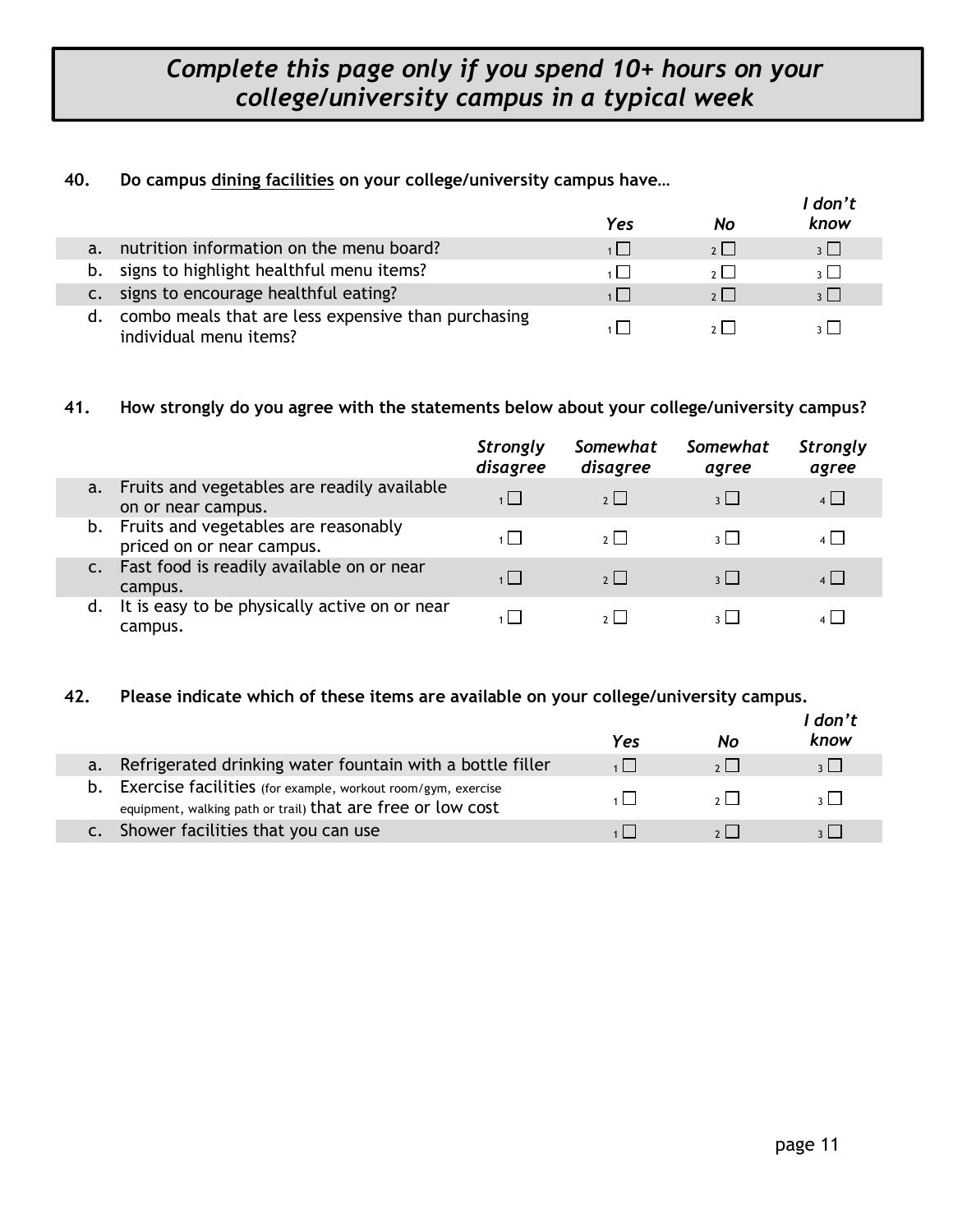## *Your work situation…*

#### **43. Which of the following best describes your current work situation?**

- $1 \square$  Working full-time
- $2 \Box$  Working part-time
- $3 \Box$  Stay at home caregiver
- $4 \Box$  Currently unemployed, but actively seeking work
- $_5$  Not working for pay (for example, unable to work, student, seasonal worker)

**Go to question #49 on page 14**

<sup>6</sup> Other (please specify): \_\_\_\_\_\_\_\_\_\_\_\_\_\_\_\_\_\_\_\_\_\_\_\_\_\_\_\_\_\_\_

#### **44. How many hours a week do you currently work for pay?**

- 1 1 1 <sup>1</sup> 1 − 9 hours a week **(Go to question #49 on page #14)**
- $2 \square$  10-19 hours a week
- $_3$   $\Box$  20-29 hours a week
- $4 \Box$  30-39 hours a week
- $5 \Box$  40 hours a week
- $6 \Box$  More than 40 hours a week
- **45. The next few questions are about** *work places***. How many paid jobs do you have where you spend at least 10 hours per week at a location other than your own home?** 
	- $1 \square$  0 **(Go to question #49** on page #14)
	- $2 \Box$  1
	- $3 \square$  2 or more
- **46. How many hours in an average week do you spend in the** *work place* **for your job? If you have more than one job, think about the** *work place* **location where you spend the most time.** 
	- $1 \Box$  10-19 hours a week
	- $2 \Box$  20-29 hours a week
	- $3 \square$  30-39 hours a week
	- $4 \Box$  40 hours a week
	- $5 \Box$  More than 40 hours a week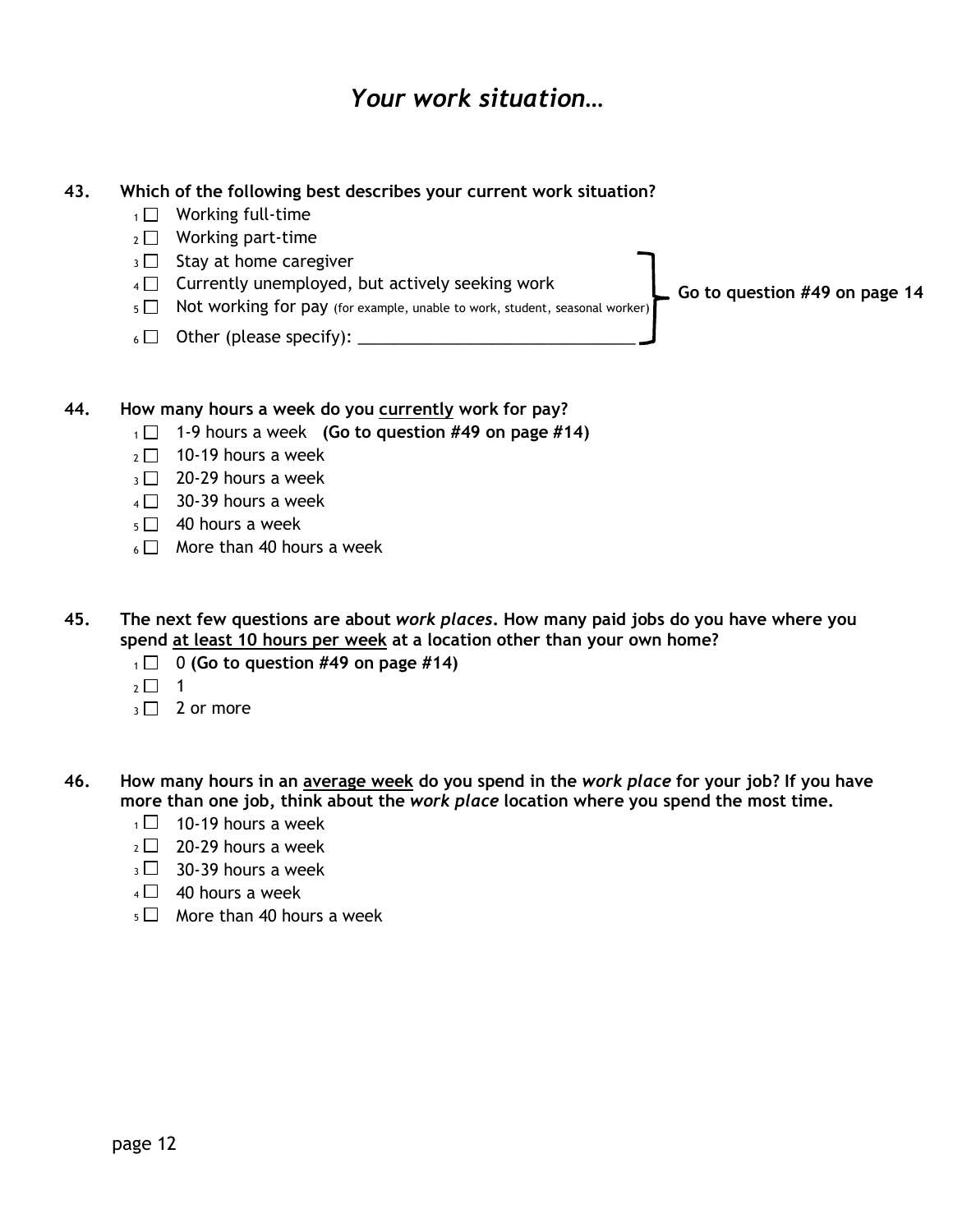## *Complete this page only if you spend 10+ hours at a work place other than your own home during a typical week.*

#### **47. Please indicate which of these items are available at the** *work place* **where you spend the most time.**

|                |                                                                                                                                       | Yes            | No | I don't know |
|----------------|---------------------------------------------------------------------------------------------------------------------------------------|----------------|----|--------------|
| a.             | Refrigerated drinking water fountain with a bottle<br>filler                                                                          | 1              | 2  |              |
| b.             | A water cooler or bottled water available to<br>employees free of charge at all times                                                 |                | 2  |              |
| $\mathsf{C}$ . | Low-calorie beverages other than tap water (for<br>example, tea and coffee) are available to employees free of<br>charge at all times | $\blacksquare$ | 2  |              |
| d.             | Exercise facilities (for example, workout room/gym, exercise<br>equipment, walking path or trail) that are free or low cost           |                |    |              |

#### **48. Please continue to think about the** *work place* **where you spend the most time. How strongly do you agree with the following statements?**

|    |                                                                                                                                                        | <b>Strongly</b><br>disagree | <b>Disagree</b> | Agree                    | <b>Strongly</b><br>agree | <b>Not</b><br>applicable |
|----|--------------------------------------------------------------------------------------------------------------------------------------------------------|-----------------------------|-----------------|--------------------------|--------------------------|--------------------------|
| a. | It is easy to be physically active at or<br>around my work place.                                                                                      | 1                           | $2\vert$        | $\overline{3}$           | 4                        | $5\Box$                  |
| b. | Many of my coworkers think it is<br>important to be physically active.                                                                                 | $1\Box$                     | $2 \Box$        | $3 \mid$                 | $4 \mid$                 | $5\Box$                  |
|    | Many of my coworkers care about<br>eating healthy food.                                                                                                | $1\Box$                     | $2\Box$         | $\overline{\mathcal{E}}$ | $4\Box$                  | $5\Box$                  |
| d. | It is easy to buy healthy food at or<br>around my work place.                                                                                          | $\overline{1}$              | $2\Box$         | $3 \mid$                 | $4$                      | $5\Box$                  |
| e. | At my work place, coworkers or<br>visitors frequently bring high-calorie<br>foods (such as baked goods, donuts,<br>candy) to share with the employees. | $\overline{1}$              | $2\Box$         | $3$ $\Box$               | $\overline{4}$           | $5\Box$                  |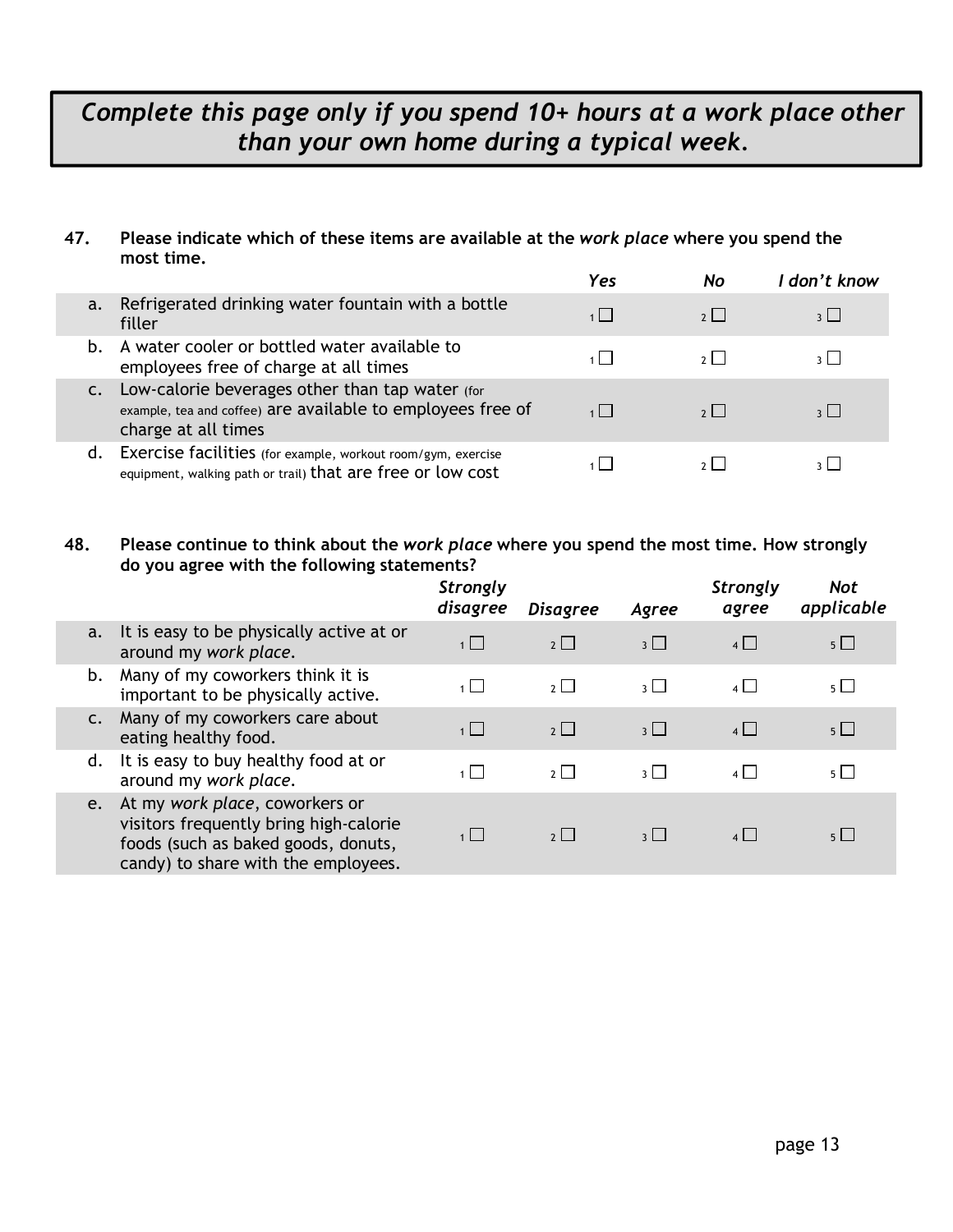## *The next few pages ask about your mother and father. (It's okay to skip some questions if a mother or father is not involved in your life.)*

#### *YOUR MOTHER….*

- **49. How much do you feel you can talk to your mother about your problems?** 
	- $1 \square$  Not at all
	- $_2 \square$  A little
	- $_3 \Box$  Somewhat
	- $4 \Box$  Quite a bit
	- $5 \Box$  Very much

#### **50. How much do you feel your mother cares about you?**

- $1 \square$  Not at all
- $2 \Box$  A little
- $_3\Box$  Somewhat
- $_4\Box$  Quite a bit
- $5 \Box$  Very much

#### **51. In the past year, on average, how often were you in touch with your mother…**

|    |                                                                     | Never/<br>rarely | <b>Occasionally</b><br>$(1-3 \times 1)$<br>per year) | One time<br>per<br>month | A few<br>times a<br>month      | A few<br>times per<br>week | <b>Daily</b>         |
|----|---------------------------------------------------------------------|------------------|------------------------------------------------------|--------------------------|--------------------------------|----------------------------|----------------------|
| a. | in-person                                                           | $1 \cup$         | $2 \Box$                                             | 311                      | $4 \Box$                       | $5 \mid$                   | $6\Box$              |
| b. | by phone                                                            | 1   I            | 2                                                    | 311                      | $4$   $\overline{\phantom{0}}$ | $5 \mid$                   | $6\Box$              |
|    | by text message or email                                            | $\overline{1}$   | 2                                                    | $3 \mid$                 | $4 \Box$                       | $5$                        | $6\Box$              |
|    | by video conferencing (such as<br>Skype, Google Chat)               | $\overline{1}$   | $2 \mid$                                             | 311                      | $4 \mid$                       | 511                        | $6$   $\overline{ }$ |
| e. | by social media (such as Snapchat,<br>Instagram, Twitter, Facebook) | $\overline{1}$   |                                                      |                          | $4$                            | 511                        | $6 \mid$             |

#### **52. My mother is a person who…**

|               |                                                          | Not like<br>her | Somewhat<br>like her | A lot like<br>her |  |
|---------------|----------------------------------------------------------|-----------------|----------------------|-------------------|--|
| a.<br>things. | is always trying to change how I feel or think about     | $1 \mid$        | 2                    | $\frac{1}{2}$     |  |
| b.            | brings up past mistakes when she criticizes me.          |                 | 2                    | 3 I I             |  |
|               | is less friendly with me if I do not see things her way. |                 |                      |                   |  |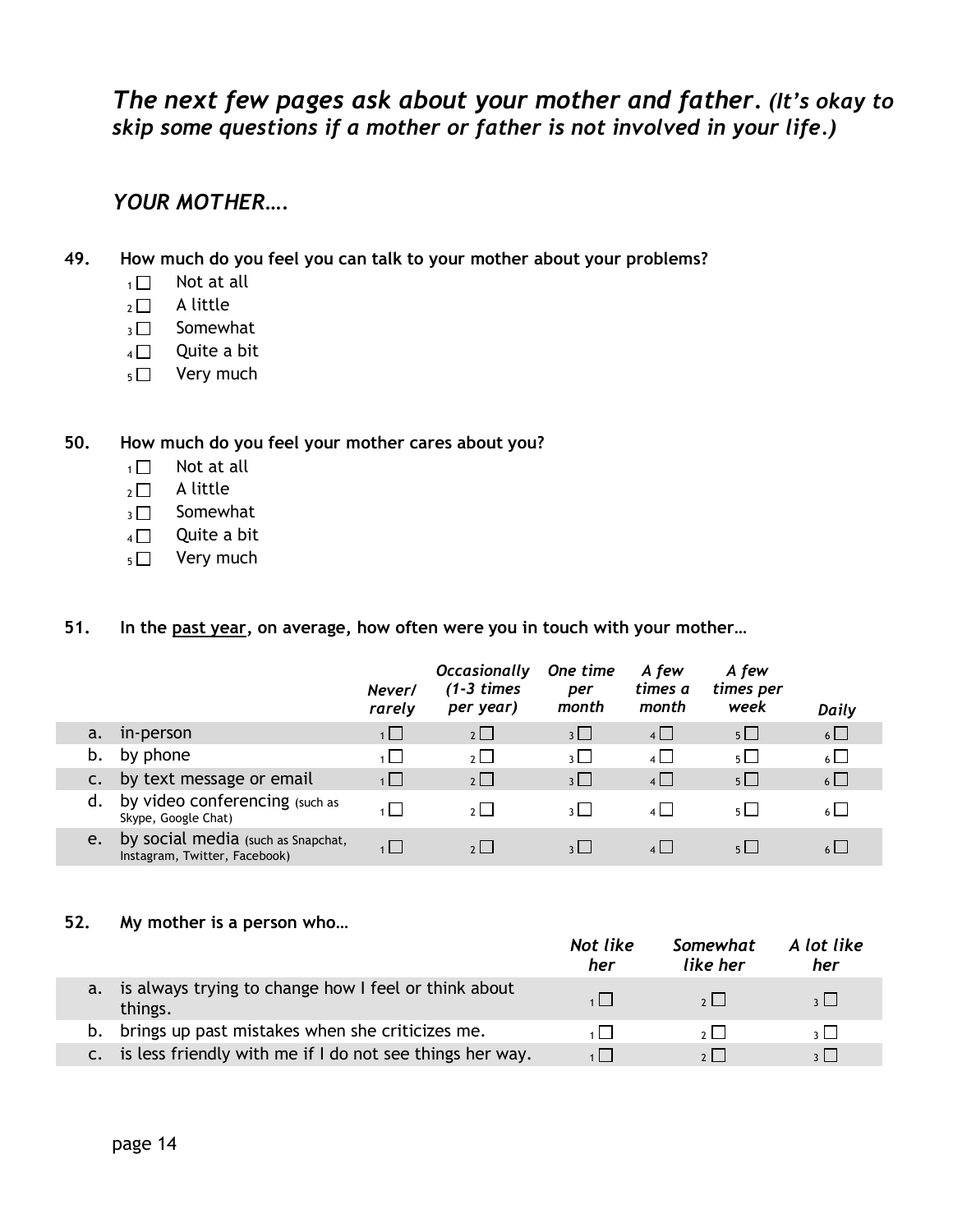#### **53. My mother…**

|    |                                                         |                | Not at all A little bit Somewhat |                          | Very much      |
|----|---------------------------------------------------------|----------------|----------------------------------|--------------------------|----------------|
|    | a. diets to lose weight or keep from gaining<br>weight. | 1              | 2                                | $3 \mid$                 | $4\Box$        |
|    | b. cares about staying fit and exercising.              | $1 \mid$       | 2                                | $\overline{\mathcal{E}}$ | $\overline{4}$ |
|    | c. cares about eating healthy foods.                    | 1              | 2                                | $\vert$ $\vert$          | $4\Box$        |
|    | d. encourages me to eat healthy foods.                  | $\overline{1}$ | $2 \mid$                         | $\overline{\mathcal{E}}$ | $\overline{4}$ |
|    | e. encourages me to diet to control my weight.          | 1              | 2                                | $3 \mid$                 | $4\Box$        |
|    | encourages me to be physically active.                  |                | $2 \mid$                         | $\overline{\mathcal{E}}$ | $\overline{A}$ |
| g. | talks about her weight.                                 | $\overline{1}$ | 2                                | $\overline{\mathcal{E}}$ | $\overline{A}$ |
| h. | talks to me about my weight.                            | $\Box$         | $2 \mid$                         | $\overline{\mathcal{E}}$ | $\overline{4}$ |
|    | makes comments about other people's weight.             | 1              |                                  | $\mathbf{R}$             | $\overline{A}$ |

## *YOUR FATHER….*

**54. How much do you feel you can talk to your father about your problems?** 

- $1 \Box$  Not at all
- $_2 \square$  A little
- $_3 \Box$  Somewhat
- $4 \Box$  Quite a bit
- $5 \Box$  Very much

**55. How much do you feel your father cares about you?** 

- $1 \Box$  Not at all
- $_2 \square$  A little
- $_3\Box$  Somewhat
- $4 \Box$  Quite a bit
- $5 \Box$  Very much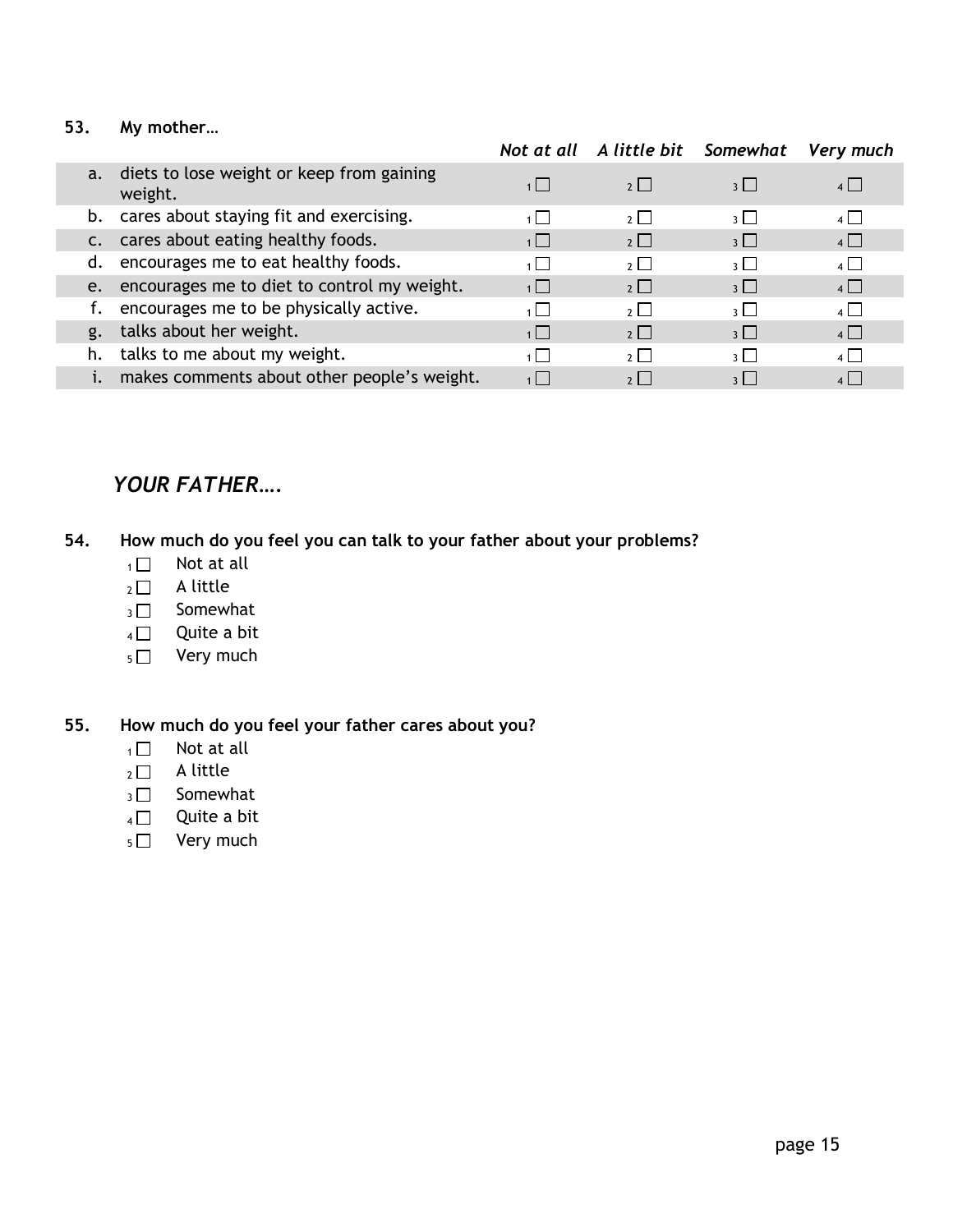#### **56. In the past year, on average, how often were you in touch with your father…**

|    |                                                                     | Never/<br>rarely | <b>Occasionally</b><br>$(1-3 \times 1)$<br>per year) | One time<br>per<br>month | A few<br>times a<br>month      | A few<br>times per<br>week | <b>Daily</b> |
|----|---------------------------------------------------------------------|------------------|------------------------------------------------------|--------------------------|--------------------------------|----------------------------|--------------|
| a. | in-person                                                           | 1                | $2 \Box$                                             | 3 <sup>1</sup>           | $4 \Box$                       | $5\Box$                    | $6\Box$      |
| b. | by phone                                                            | $\overline{1}$   | $2 \mid$                                             | $\overline{\mathcal{E}}$ | $4$                            | $5\Box$                    | $6\Box$      |
|    | by text message or email                                            | $\overline{1}$   | 2                                                    | $3\Box$                  | $4 \Box$                       | $5\Box$                    | $6\Box$      |
| d. | by video conferencing (such as<br>Skype, Google Chat)               | $\overline{1}$   | $2 \mid$                                             | $\frac{1}{2}$            | $4$   $\overline{\phantom{0}}$ | 5 I I                      | $6 \Box$     |
| e. | by social media (such as Snapchat,<br>Instagram, Twitter, Facebook) | $\overline{1}$   | 2                                                    |                          |                                | $5 \mid$                   | $6 \Box$     |

#### **57. My father is a person who…**

|                                                                 | Not like<br>him                                             | Somewhat<br>like him | A lot like<br>him |
|-----------------------------------------------------------------|-------------------------------------------------------------|----------------------|-------------------|
| is always trying to change how I feel or think about<br>things. | $\left  \cdot \right $                                      | 2                    | $3 \mid$          |
| brings up past mistakes when he criticizes me.                  |                                                             | 2                    | $\frac{1}{2}$     |
|                                                                 |                                                             | 2                    | $\frac{1}{2}$     |
|                                                                 | c. is less friendly with me if I do not see things his way. |                      |                   |

#### **58. My father…**

|    |                                                         |                | Not at all A little bit Somewhat |                          | Very much      |
|----|---------------------------------------------------------|----------------|----------------------------------|--------------------------|----------------|
|    | a. diets to lose weight or keep from gaining<br>weight. | 1              | 2                                | 3                        | 4              |
|    | b. cares about staying fit and exercising.              | 1 I            | $2 \mid$                         | $3 \mid$                 | $\overline{4}$ |
|    | c. cares about eating healthy foods.                    | 1              | 2                                | $\overline{\mathcal{E}}$ | $4\Box$        |
|    | d. encourages me to eat healthy foods.                  | $\overline{1}$ | $\overline{2}$ $\Box$            | $\overline{\mathcal{E}}$ | $4\Box$        |
|    | e. encourages me to diet to control my weight.          | $\overline{1}$ | 2                                | $\overline{\mathcal{E}}$ | $4\Box$        |
|    | encourages me to be physically active.                  | $\overline{1}$ | $2 \mid$                         | $\overline{\mathcal{E}}$ | $4\Box$        |
| g. | talks about his weight.                                 | 1              | 2                                | $\overline{\mathcal{E}}$ | $4\Box$        |
| h. | talks to me about my weight.                            | $1 \mid$       | $\overline{\phantom{a}}$         | $\overline{\mathcal{E}}$ | $\overline{4}$ |
|    | makes comments about other people's weight.             |                |                                  | 3                        | $\overline{A}$ |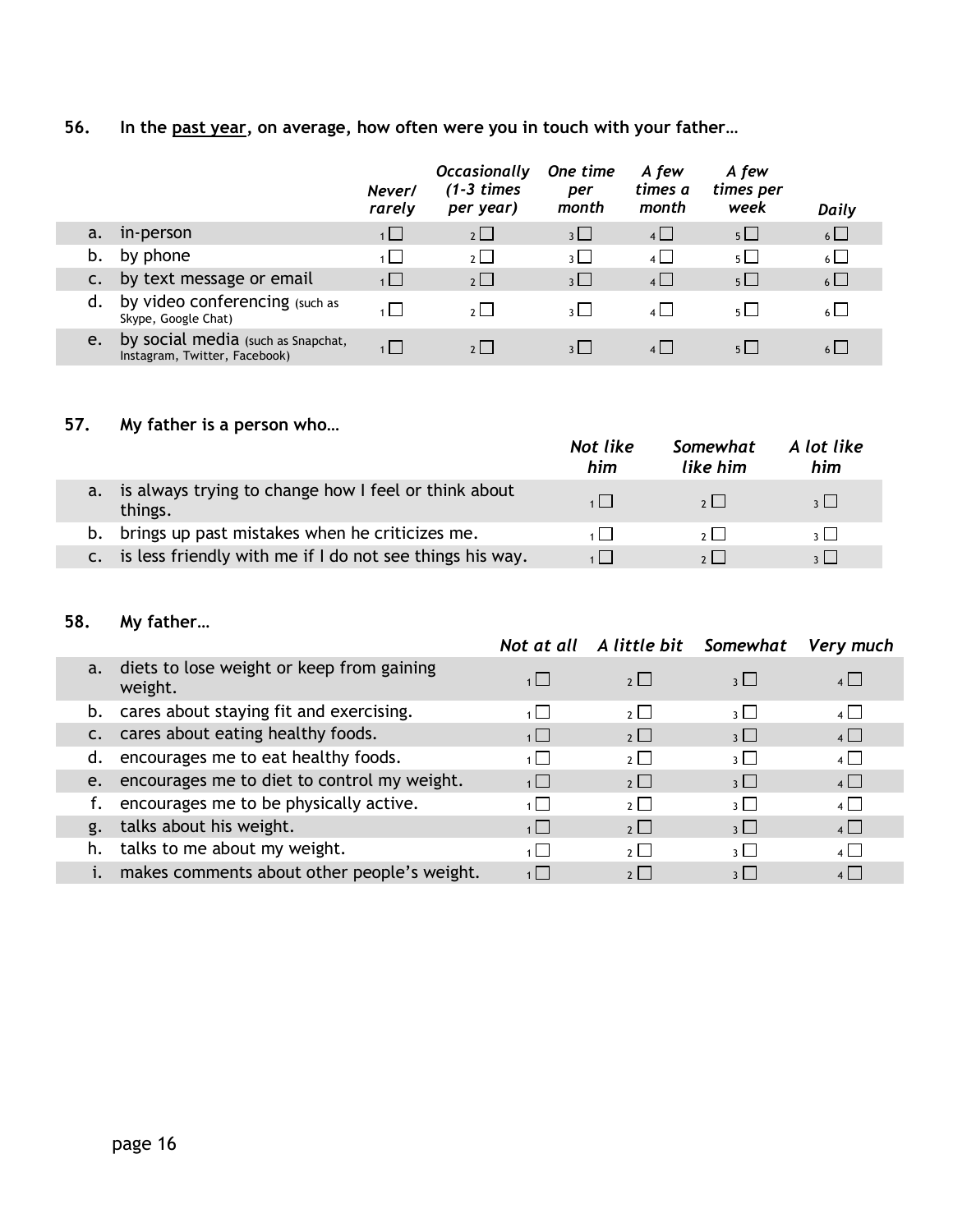*SIGNIFICANT OTHERS AND FRIENDS can affect eating and activity habits, so we'd like to know more about these important people who are part of your life… Please complete this page if you have a SIGNIFICANT OTHER (for example, boyfriend/girlfriend, spouse, partner). All of your responses are CONFIDENTIAL.*

*If you do not have a significant other, then check the box below and go to page 19.* I do not have a significant other.

**59. To help us keep track of the important people in your life, please write your significant other's initials here.** 

 $\overline{\phantom{a}}$  , which is a set of the set of the set of the set of the set of the set of the set of the set of the set of the set of the set of the set of the set of the set of the set of the set of the set of the set of th Significant other's initials

|  |  |  |  | 59a. Please tell us if your significant other is ? |  |  |
|--|--|--|--|----------------------------------------------------|--|--|
|--|--|--|--|----------------------------------------------------|--|--|

- $1 \square$  Male
- $2 \Box$  Female
- <sup>3</sup> Different identity (please specify): \_\_\_\_\_\_\_\_\_\_\_\_\_\_\_\_\_\_\_\_\_\_\_\_\_\_\_\_\_\_\_\_\_\_\_\_\_

#### **59b. What is your relationship status?** (Mark one.)

- $1 \Box$  Casually dating
- $_2 \square$  Committed dating relationship or engaged
- $_3$   $\Box$  Married
- $4 \Box$  Domestic partner
- **59c. When did your romantic relationship with this person begin?** 
	- $1 \Box$  Less than one year ago
	- $2 \square$  1-5 years ago
	- $3 \Box$  6+ years ago

#### **59d. How strongly do you agree with the following statements about your significant other?**

|                                                                                                      | Not at all A little bit | Somewhat | Very<br>much |
|------------------------------------------------------------------------------------------------------|-------------------------|----------|--------------|
| a. My significant other and I do active things<br>together (for example, go on bike rides or walks). | 2                       |          |              |
| b. My significant other encourages me to be<br>physically active.                                    | 2 <sup>1</sup>          |          |              |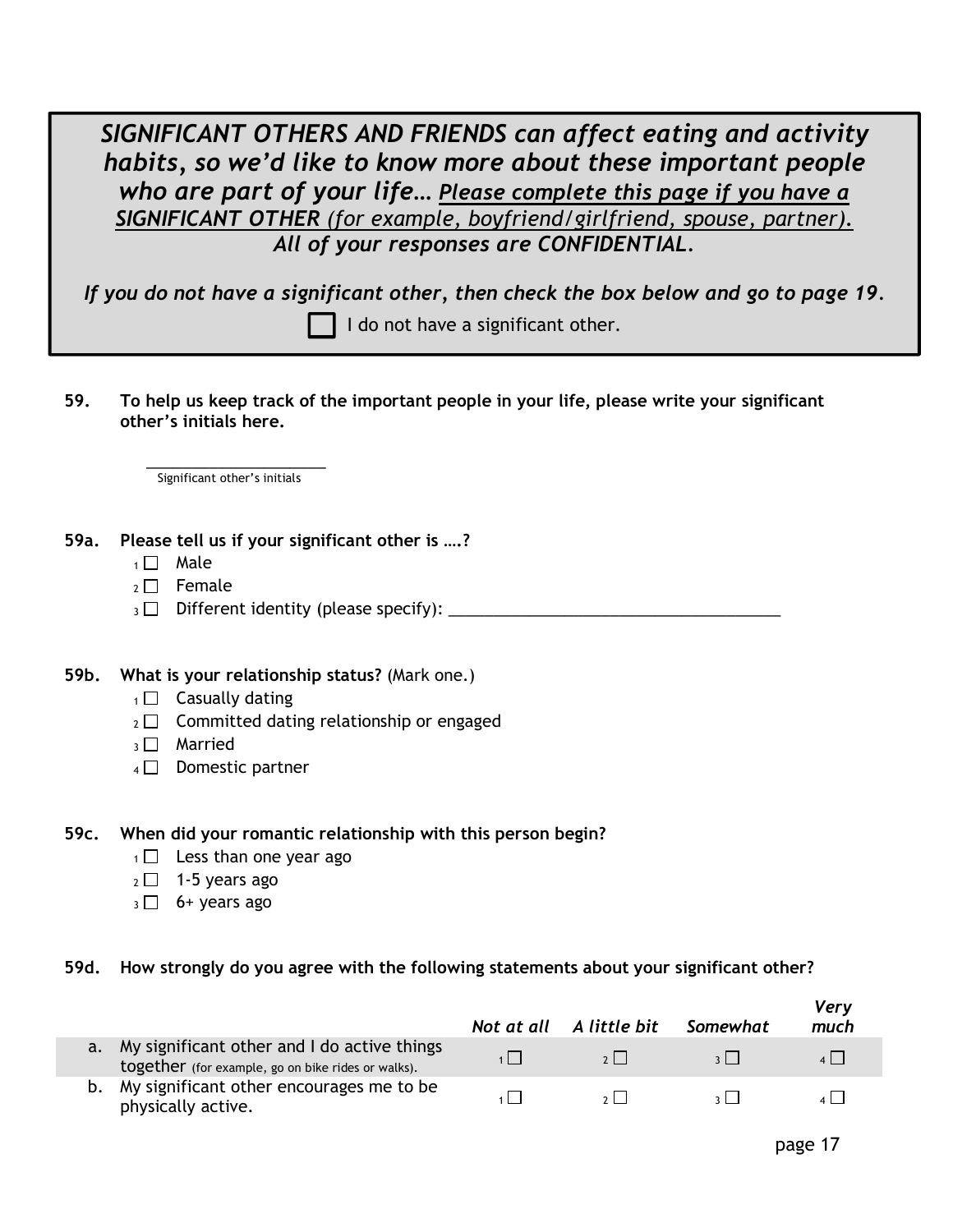## *Complete this page only if you have a SIGNIFICANT OTHER.*

#### **59e. How often does your significant other…**

|    |                                     | Never | Rarely         | <b>Sometimes</b> | <b>Often</b> | don't<br>know  |
|----|-------------------------------------|-------|----------------|------------------|--------------|----------------|
|    | a. eat fruits and vegetables?       |       | 2              |                  |              | 5 <sub>1</sub> |
| b. | eat at fast food restaurants?       |       | 2 <sup>1</sup> | 211              |              | $5 \mid$       |
|    | drink sugar-sweetened<br>beverages? |       | $2 \mid$       |                  |              | $5 \mid$       |

#### **59f. How often does your significant other…**

|    |                                                                  | <b>Never</b>   | Rarely         | <b>Sometimes</b> | <b>Often</b>    | don't<br>know |
|----|------------------------------------------------------------------|----------------|----------------|------------------|-----------------|---------------|
| a. | talk about ways to lose weight<br>or keep from gaining weight?   | $1 \mid$       | 2              |                  |                 | $5 \Box$      |
| b. | talk about concerns regarding<br>their own weight or body shape? | 1   I          | $2 \mid$       |                  | 4 I I           | $5 \mid$      |
|    | comment on other people's<br>weight?                             | $\overline{1}$ | 2              | $3 \mid$         | $\vert$ $\vert$ | $5 \mid$      |
| d. | encourage you to diet?                                           |                | 2 <sup>1</sup> |                  |                 | 5 L.          |

#### **59g. Does your significant other do any of the following to lose weight or keep from gaining weight?**

|                                                            | <b>Yes</b> | <b>No</b>     | I don't<br>know                  |  |
|------------------------------------------------------------|------------|---------------|----------------------------------|--|
| a. Go on a diet                                            |            |               | $\sqrt{1}$ $\sqrt{2}$ $\sqrt{3}$ |  |
| b. Take diet pills, vomit, use laxatives, or use diuretics | $1 \mid$   | $2 \mid \mid$ |                                  |  |

#### **59h. How often does your significant other do the following things to increase muscle size or tone?**

|    |                                                                                               | <b>Never</b> | Rarely | <b>Sometimes</b> | <b>Often</b> | I don't<br>know |
|----|-----------------------------------------------------------------------------------------------|--------------|--------|------------------|--------------|-----------------|
| a. | Use protein powder, shakes, or<br>a pre-workout drink (such as<br>Jack3D, Cellucor C4 or JYM) |              |        |                  |              |                 |
|    | Use steroids or another muscle-<br>building substance (such as creatine<br>or growth hormone) |              |        |                  |              | 5 <sup>1</sup>  |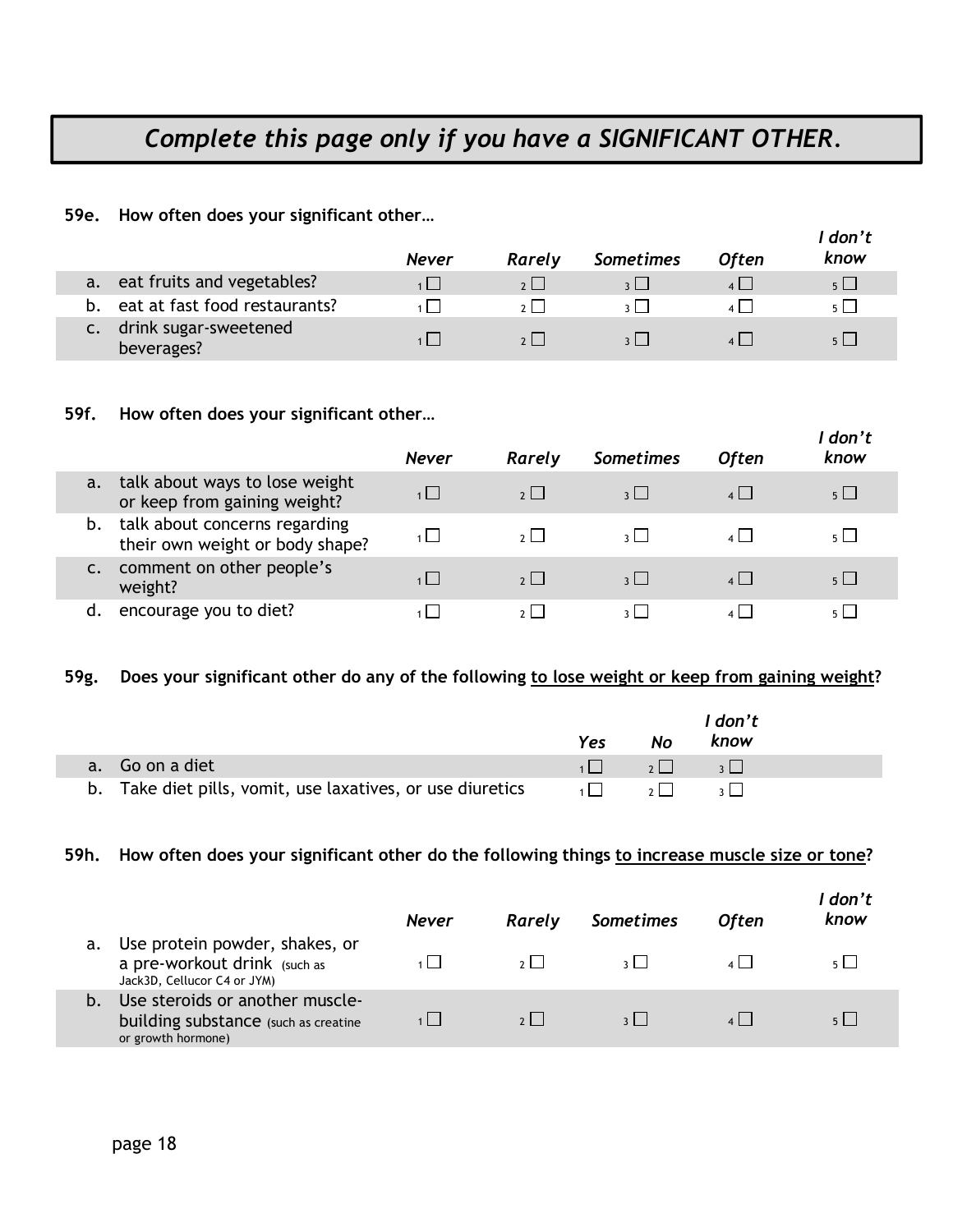## *We are also interested in knowing about up to 3 of your friends. Please think about your closest friend (Friend #1) when answering the next questions.*

*If you do not have a close friend, then check the box below and go to page 25.*

I do not have a close friend.

**60. Please write the initials of your closest friend here. The initials will help us to keep track as we ask you about a few of the other important people in your life.** 

\_\_\_\_\_\_\_\_\_\_\_\_\_\_\_\_\_\_\_\_ Friend #1 initials

#### **60a. Please tell us if this friend is ….?**

- $1 \square$  Male
- $2 \square$  Female
- <sup>3</sup> Different identity (please specify): \_\_\_\_\_\_\_\_\_\_\_\_\_\_\_\_\_\_\_\_\_\_\_\_\_\_\_\_\_\_\_\_\_\_\_\_\_

#### **60b. Is this friend any of the following? (Mark all that apply.)**

- $1 \Box$  Family member (for example, brother, sister, cousin)
- $2 \Box$  Co-worker (current)
- $3 \Box$  Roommate/housemate (current)
- $4 \Box$  None of the above

#### **60c. When did your friendship with this friend begin?**

- $1 \Box$  Less than one year ago
- $2 \square$  1-5 years ago
- $3 \Box$  6+ years ago
- **60d. In the past year, on average, how often were you in touch with this friend…**

|                |                                                                           | Never/<br>rarely | <b>Occasionally</b><br>$(1-3 \times 1)$<br>per year) | One time<br>per month | A few times<br>a month | A few times<br>per week | <b>Daily</b> |
|----------------|---------------------------------------------------------------------------|------------------|------------------------------------------------------|-----------------------|------------------------|-------------------------|--------------|
| a.             | in-person                                                                 | $\overline{1}$   | $2 \Box$                                             | 3                     | $4 \Box$               | $5\Box$                 | $6\Box$      |
| b.             | by phone                                                                  | $\overline{1}$   | $2\Box$                                              | $_3$ $\square$        | 4                      | $5\Box$                 | $6\Box$      |
| $\mathsf{C}$ . | by text message<br>or email                                               | $\overline{1}$   | $2\Box$                                              | $3\Box$               | $4\vert$               | $5\Box$                 | $6\Box$      |
| d.             | by video<br>conferencing (such<br>as Skype, Google Chat)                  | $\overline{1}$   | $2 \Box$                                             | 3 <sup>1</sup>        | $\overline{4}$         | $5\Box$                 | $6\Box$      |
| e.             | by social media<br>(such as Snapchat,<br>Instagram, Twitter,<br>Facebook) | $1 \Box$         | 2                                                    | 3                     | $4$                    | $5 \Box$                | $6$          |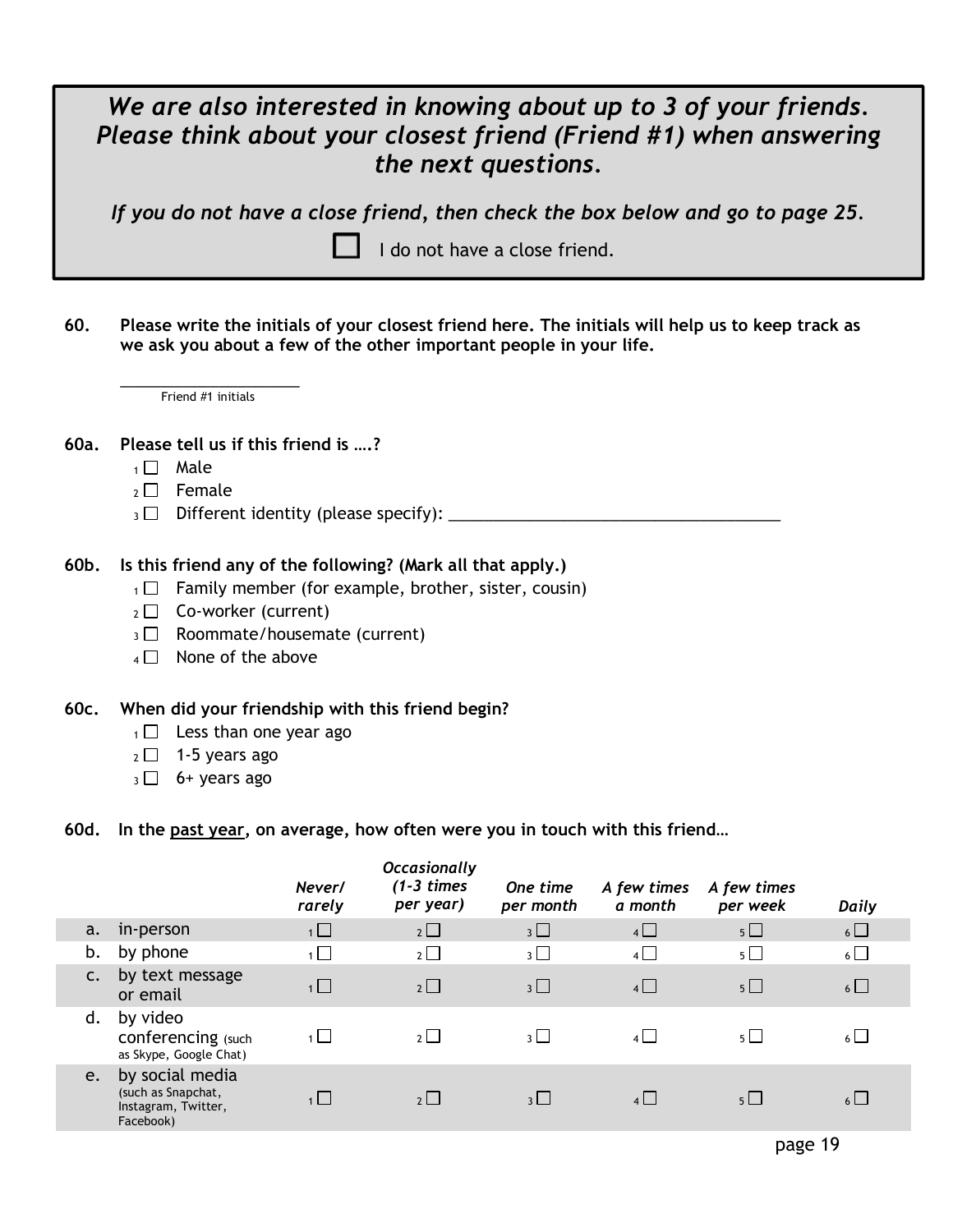## *Keep thinking about Friend #1 when answering questions on this page.*

#### **60e. How strongly do you agree with the following statements?**

|                                                                                             | Not at all | A little bit Somewhat | Verv much |
|---------------------------------------------------------------------------------------------|------------|-----------------------|-----------|
| a. This friend and I do active things together<br>(for example, go on bike rides or walks). |            |                       |           |
| b. This friend encourages me to be physically<br>active.                                    |            |                       |           |

#### **60f. How often does this friend…**

|    |                                     | <b>Never</b> | Rarely   | <b>Sometimes</b>        | <b>Often</b> | l don't<br>know |
|----|-------------------------------------|--------------|----------|-------------------------|--------------|-----------------|
|    | a. eat fruits and vegetables?       |              | 2        | $\overline{\mathbf{3}}$ | 4            | $5 \Box$        |
| b. | eat at fast food restaurants?       |              | $2 \mid$ |                         |              | $5\Box$         |
|    | drink sugar-sweetened<br>beverages? |              | 2        |                         |              | $5 \mid$        |

#### **60g. How often does this friend…**

|    |                                                                  | <b>Never</b> | Rarely   | <b>Sometimes</b>        | <b>Often</b>   | I don't<br>know |
|----|------------------------------------------------------------------|--------------|----------|-------------------------|----------------|-----------------|
| a. | talk about ways to lose weight<br>or keep from gaining weight?   | 1            | 2        | $\overline{\mathbf{3}}$ | $4$            | $5\Box$         |
| b. | talk about concerns regarding<br>their own weight or body shape? | $1 \mid$     | 2        |                         | $\mathbf{A}$   | $5\Box$         |
|    | comment on other people's<br>weight?                             | 1            | 2        | 3                       | $4$            | $5\Box$         |
| d. | encourage you to diet?                                           |              | $2 \mid$ |                         | $\overline{A}$ | 511             |

#### **60h. Does this friend do any of the following to lose weight or keep from gaining weight?**

|                                                            | Yes            | No.                   | l don't<br>know |
|------------------------------------------------------------|----------------|-----------------------|-----------------|
| a. Go on a diet                                            |                | $\sqrt{2}$ $\sqrt{2}$ |                 |
| b. Take diet pills, vomit, use laxatives, or use diuretics | $\overline{1}$ | $2 \Box$              |                 |

#### **60i. How often does this friend do the following things to increase muscle size or tone?**

|    |                                                                                               | Never | Rarely         | <b>Sometimes</b> | <b>Often</b> | don't<br>know |
|----|-----------------------------------------------------------------------------------------------|-------|----------------|------------------|--------------|---------------|
| a. | Use protein powder, shakes, or<br>a pre-workout drink (such as<br>Jack3D, Cellucor C4 or JYM) |       | 2 <sup>1</sup> | $2$              |              |               |
| b. | Use steroids or another muscle-<br>building substance (such as creatine<br>or growth hormone) |       | 2 <sup>1</sup> |                  |              |               |
|    |                                                                                               |       |                |                  |              |               |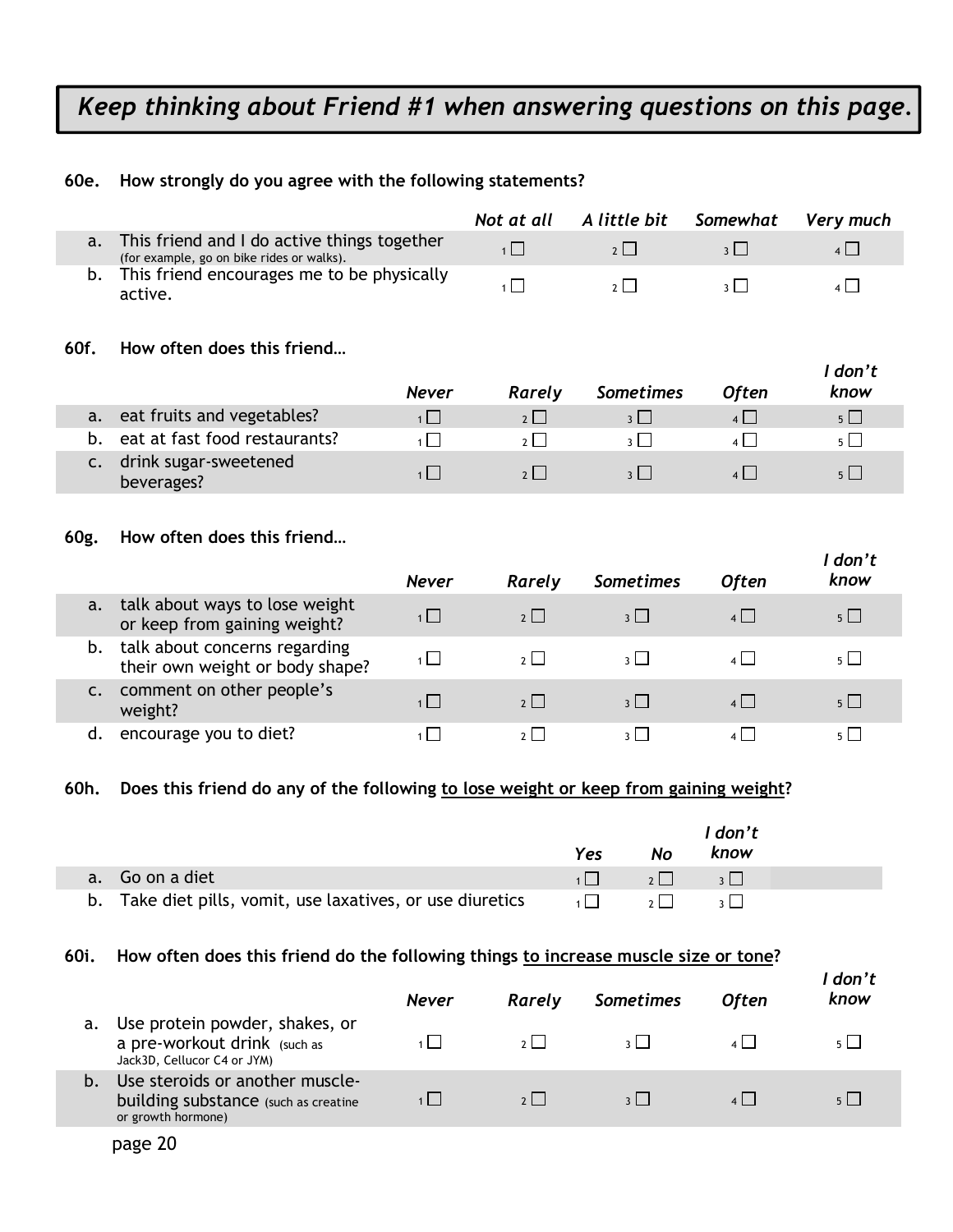## *We are interested in knowing about another friend if applicable. Think about your next closest friend (Friend #2) when answering the next questions. Remember, your responses are confidential.*

**61. Please write the initials of your next closest friend here.** 

\_\_\_\_\_\_\_\_\_\_\_\_\_\_\_\_\_\_\_\_ Friend #2 initials

#### **61a. Please tell us if this friend is ….?**

- $1 \square$  Male
- $2 \Box$  Female
- <sup>3</sup> Different identity (please specify): \_\_\_\_\_\_\_\_\_\_\_\_\_\_\_\_\_\_\_\_\_\_\_\_\_\_\_\_\_\_\_\_\_\_\_\_\_

#### **61b. Is this friend any of the following? (Mark all that apply.)**

- $1 \Box$  Family member (for example, brother, sister, cousin)
- $_2 \Box$  Co-worker (current)
- $_3 \square$  Roommate/housemate (current)
- $4 \Box$  None of the above

#### **61c. When did your friendship with this friend begin?**

- $1 \Box$  Less than one year ago
- $_2$  1 5 years ago
- $3 \Box$  6+ years ago

#### **61d. In the past year, on average, how often were you in touch with this friend…**

|    |                                                                        | Never/<br>rarely | <b>Occasionally</b><br>$(1-3 \times 1)$<br>per year) | One time<br>per month | A few times<br>a month | A few times<br>per week | <b>Daily</b> |
|----|------------------------------------------------------------------------|------------------|------------------------------------------------------|-----------------------|------------------------|-------------------------|--------------|
| a. | in-person                                                              | 1                | $2 \Box$                                             | $3\Box$               | $4\Box$                | $5\Box$                 | $6\Box$      |
| b. | by phone                                                               | $\overline{1}$   | 2                                                    | $3\Box$               | $4\Box$                | $5\Box$                 | $6\Box$      |
| C. | by text message or<br>email                                            | 1                | 2                                                    | $3\Box$               | $4\Box$                | $5\Box$                 | $6\Box$      |
| d. | by video<br><b>conferencing</b> (such as<br>Skype, Google Chat)        | 1                | 2                                                    | 3 <sup>1</sup>        | $4$                    | $5 \mid$                | $6 \Box$     |
| e. | by social media (such<br>as Snapchat, Instagram,<br>Twitter, Facebook) | $1 \mid$         | 2                                                    | 3 <sup>1</sup>        | $\mathbf{1}$           | $5 \mid$                | $6 \Box$     |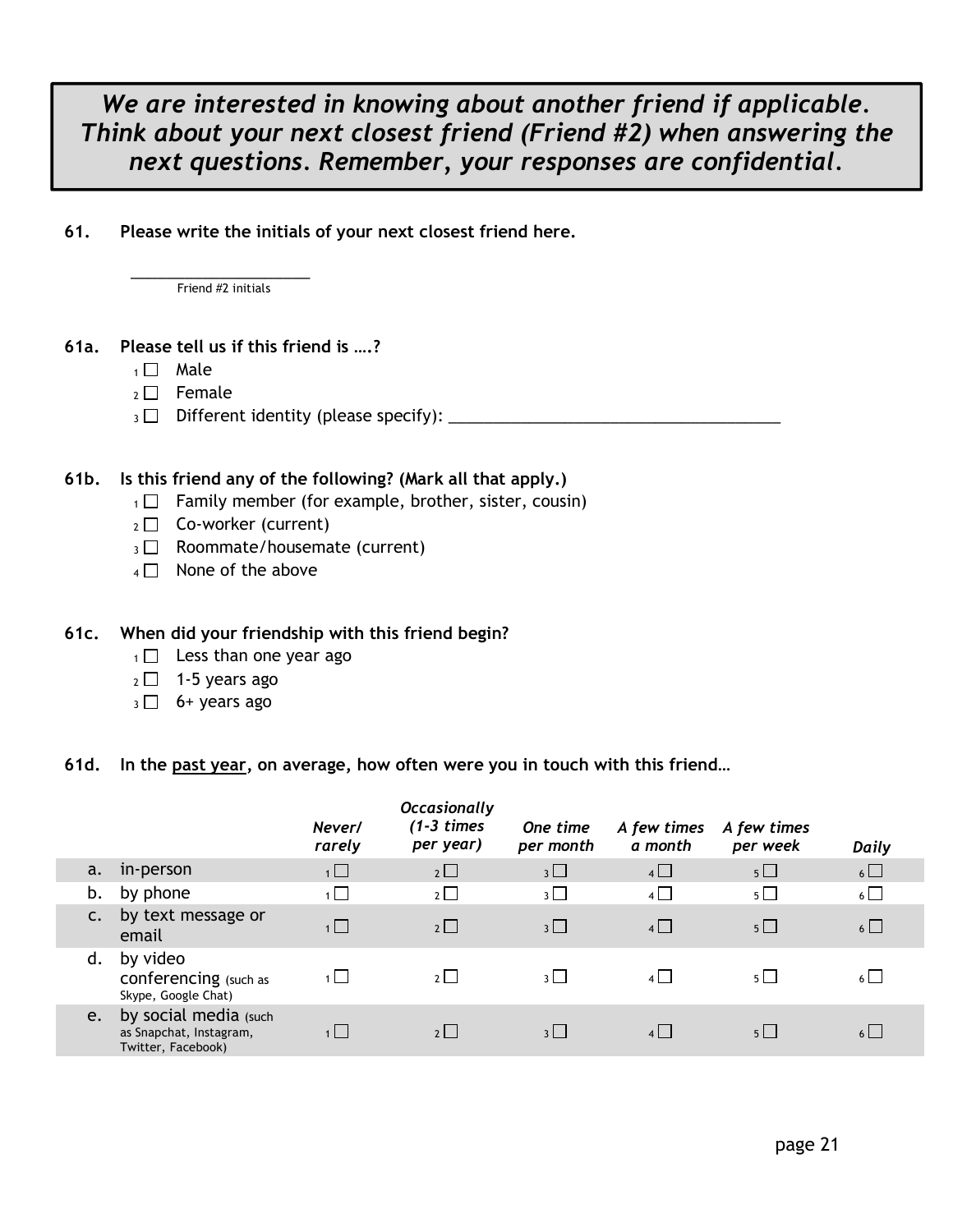## *Keep thinking about Friend #2 when answering questions on this page.*

#### **61e. How strongly do you agree with the following statements?**

|                                                                                             | Not at all A little bit Somewhat |               | Very much |
|---------------------------------------------------------------------------------------------|----------------------------------|---------------|-----------|
| a. This friend and I do active things<br>together (for example, go on bike rides or walks). | $2 \mid$                         | $\frac{1}{2}$ |           |
| b. This friend encourages me to be<br>physically active.                                    | 2                                |               |           |

#### **61f. How often does this friend…**

|                                     | <b>Never</b> | Rarely | <b>Sometimes</b> | <i><b>Often</b></i> | l don't<br>know |
|-------------------------------------|--------------|--------|------------------|---------------------|-----------------|
| eat fruits and vegetables?<br>a.    | 1 I          |        |                  |                     | $5 \mid$        |
| eat at fast food restaurants?<br>b. |              |        | 2 <sup>1</sup>   |                     |                 |
| drink sugar-sweetened<br>beverages? |              |        |                  |                     |                 |

#### **61g. How often does this friend…**

|                |                                                                  | <b>Never</b> | Rarely | <b>Sometimes</b> | <b>Often</b> | I don't<br>know |
|----------------|------------------------------------------------------------------|--------------|--------|------------------|--------------|-----------------|
| a.             | talk about ways to lose weight or<br>keep from gaining weight?   | $1\Box$      | 2      |                  | $4$          | $5 \Box$        |
| b.             | talk about concerns regarding<br>their own weight or body shape? | 1   I        | 2      |                  | $4 \mid$     | $5 \mid$        |
| $\mathsf{C}$ . | comment on other people's<br>weight?                             | 1            | 2      | $\mathbf{R}$     | $\mathbf{A}$ | $5\vert$        |
|                | encourage you to diet?                                           |              |        |                  |              |                 |

#### **61h. Does this friend do any of the following to lose weight or keep from gaining weight?**

|                                                            | <b>Yes</b>                                       | No.                                                 | l don't<br>know |
|------------------------------------------------------------|--------------------------------------------------|-----------------------------------------------------|-----------------|
| a. Go on a diet                                            |                                                  | $\overline{\phantom{a}}$ , $\overline{\phantom{a}}$ |                 |
| b. Take diet pills, vomit, use laxatives, or use diuretics | $\mathbb{Z} \times \mathbb{Z} \times \mathbb{Z}$ |                                                     |                 |

#### **61i. How often does this friend do the following things to increase muscle size or tone?**

|    |                                                                                               | <b>Never</b> | Rarely   | <b>Sometimes</b>        | <b>Often</b> | l don't<br>know |
|----|-----------------------------------------------------------------------------------------------|--------------|----------|-------------------------|--------------|-----------------|
| a. | Use protein powder, shakes, or a<br>pre-workout drink (such as Jack3D,<br>Cellucor C4 or JYM) |              | $2 \mid$ | $\overline{\mathbf{3}}$ |              | 5 L L           |
| b. | Use steroids or another muscle-<br>building substance (such as creatine or<br>growth hormone) | 1            | 2        |                         |              | $5 \mid$        |
|    | page 22                                                                                       |              |          |                         |              |                 |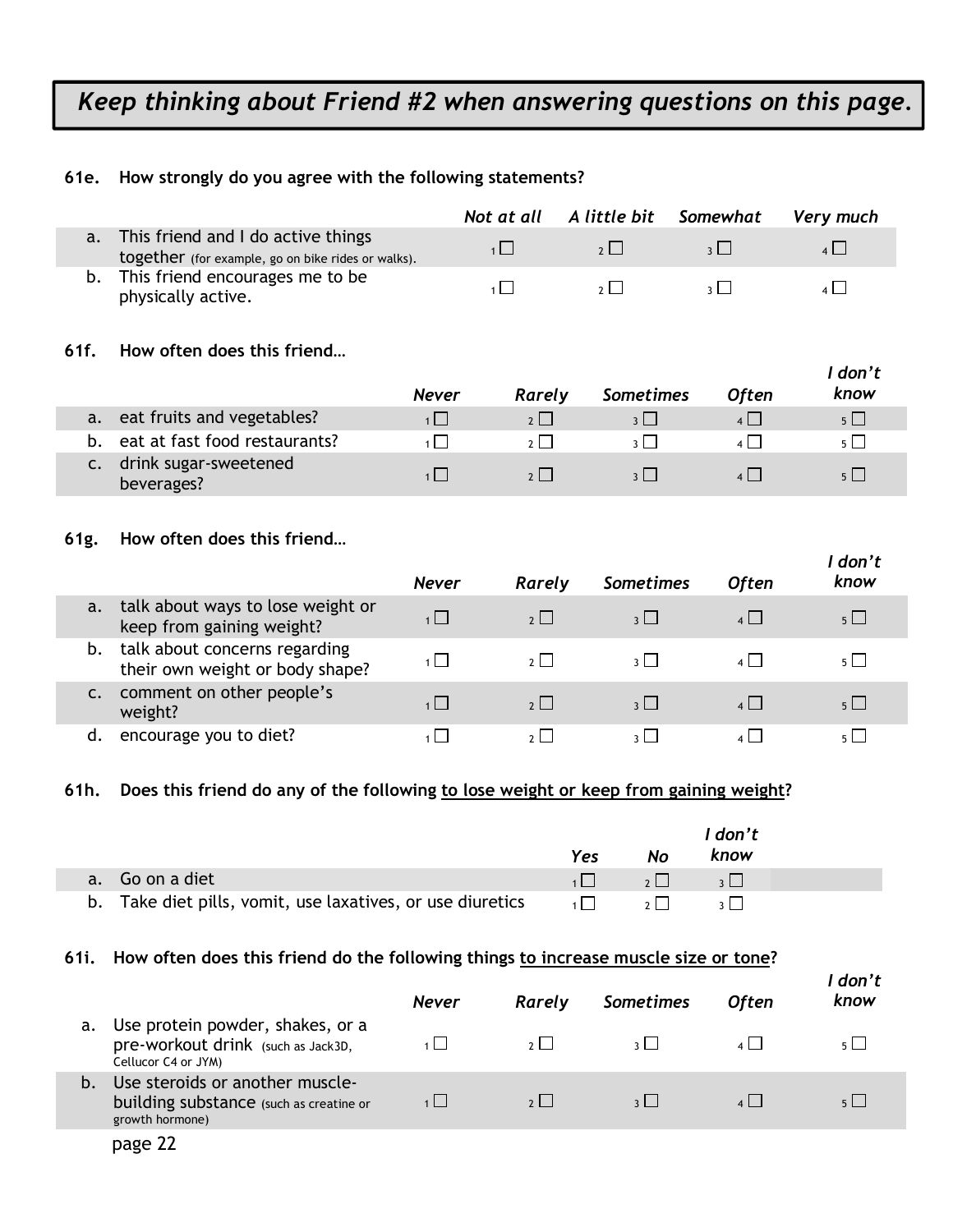## *Please think about your next closest friend (Friend #3) when answering the next questions.*

**62. Please write the initials of your third close friend here.** 

\_\_\_\_\_\_\_\_\_\_\_\_\_\_\_\_\_\_\_\_ Friend #3 initials

#### **62a. Please tell us if this friend is ….?**

- $1 \square$  Male
- $_2 \Box$  Female
- <sup>3</sup> Different identity (please specify): \_\_\_\_\_\_\_\_\_\_\_\_\_\_\_\_\_\_\_\_\_\_\_\_\_\_\_\_\_\_\_\_\_\_\_\_\_

#### **62b. Is this friend any of the following? (Mark all that apply.)**

- $1 \Box$  Family member (for example, brother, sister, cousin)
- $2 \Box$  Co-worker (current)
- $_3 \Box$  Roommate/housemate (current)
- $4 \Box$  None of the above

#### **62c. When did your friendship with this friend begin?**

- $1 \Box$  Less than one year ago
- $2 \square$  1-5 years ago
- $3 \Box$  6+ years ago

#### **62d. In the past year, on average, how often were you in touch with this friend…**

|                |                                                                        | Never/<br>rarely | <b>Occasionally</b><br>$(1-3 \times 1)$<br>per year) | One time<br>per month    | A few times<br>a month | A few times<br>per week | <b>Daily</b>         |
|----------------|------------------------------------------------------------------------|------------------|------------------------------------------------------|--------------------------|------------------------|-------------------------|----------------------|
| a.             | in-person                                                              | $\overline{1}$   | $2 \Box$                                             | $3\Box$                  | $4 \Box$               | $5 \Box$                | $6\Box$              |
| b.             | by phone                                                               | $\overline{1}$   | $2 \mid$                                             | $\overline{\mathcal{E}}$ | $\overline{4}$         | $5$                     | $6\Box$              |
| $\mathsf{C}$ . | by text message or<br>email                                            | $\overline{1}$   | 2                                                    | 3                        | $4$                    | $5$                     | $6 \Box$             |
| d.             | by video<br><b>conferencing</b> (such as<br>Skype, Google Chat)        | $\overline{1}$   | $2 \mid$                                             | $3 \mid$                 | $4$                    | $5 \mid$                | $6$   $\overline{ }$ |
| e.             | by social media (such<br>as Snapchat, Instagram,<br>Twitter, Facebook) | 1                | 2 <sup>1</sup>                                       | $3 \mid$                 | $\mathbf{1}$           | $5$                     | $6 \mid$             |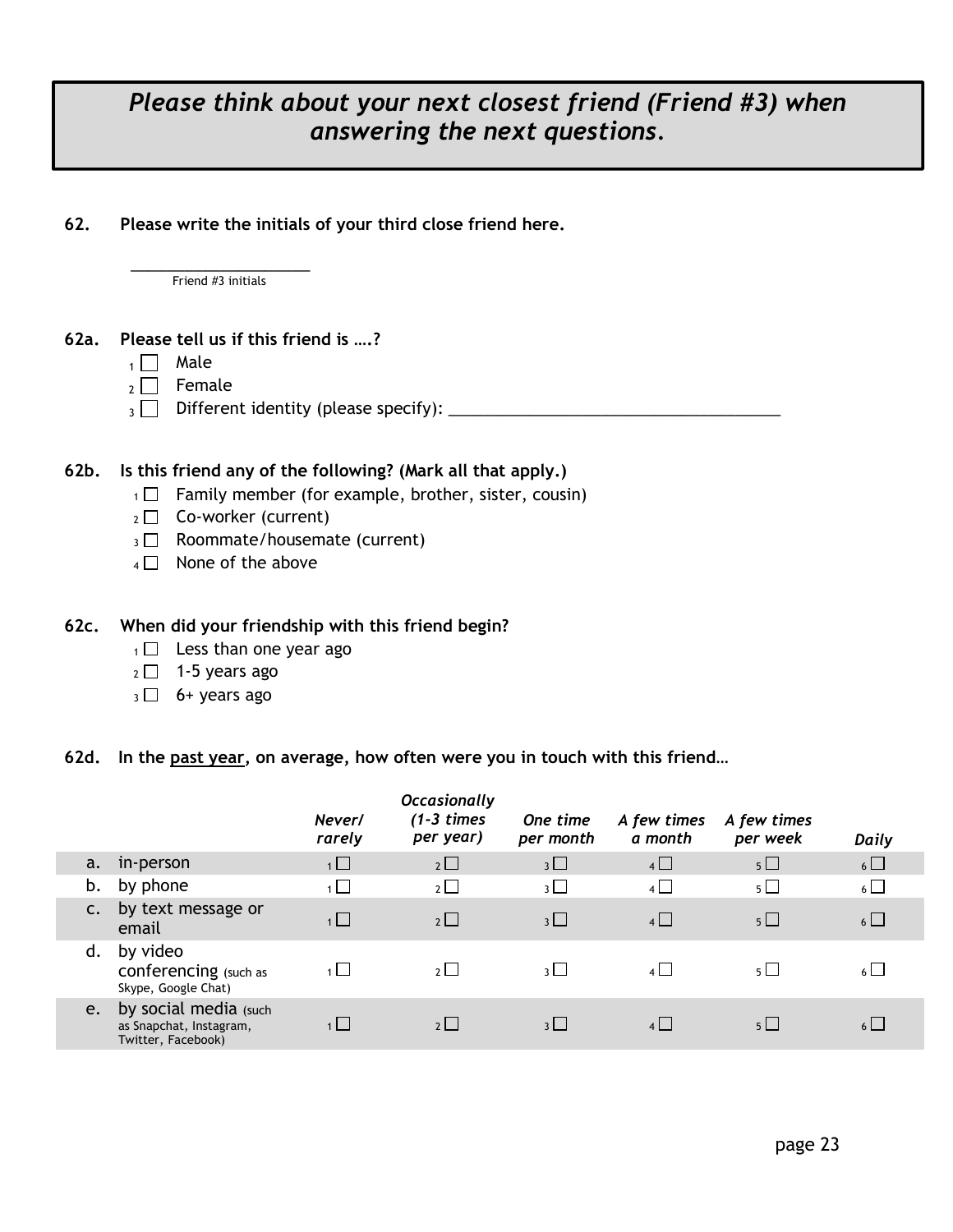## *Keep thinking about Friend #3 when answering questions on this page.*

#### **62e. How strongly do you agree with the following statements?**

|                                                                                             | Not at all A little bit Somewhat | Very much |
|---------------------------------------------------------------------------------------------|----------------------------------|-----------|
| a. This friend and I do active things<br>together (for example, go on bike rides or walks). | $2 \mid$                         |           |
| b. This friend encourages me to be<br>physically active.                                    | 2 <sup>1</sup>                   |           |

#### **62f. How often does this friend…**

|    |                                     | Never | Rarely | <b>Sometimes</b> | <b>Often</b> | ' don't<br>know |
|----|-------------------------------------|-------|--------|------------------|--------------|-----------------|
|    | a. eat fruits and vegetables?       | 1 I I | 2      |                  | 4 I          | $5 \Box$        |
| b. | eat at fast food restaurants?       |       | 2      |                  |              | $5 \mid$        |
|    | drink sugar-sweetened<br>beverages? |       |        |                  |              | $5 \mid$        |

#### **62g. How often does this friend…**

|    |                                                                  | <b>Never</b>   | Rarely   | <b>Sometimes</b> | <b>Often</b>    | l don't<br>know |
|----|------------------------------------------------------------------|----------------|----------|------------------|-----------------|-----------------|
| a. | talk about ways to lose weight or<br>keep from gaining weight?   | $\overline{1}$ | 2        | $\mathbf{R}$     | $\mathbf{A}$    | $5 \mid$        |
| b. | talk about concerns regarding<br>their own weight or body shape? | $1 \mid$       | $2 \mid$ | $3 \mid$         | $4 \mid$        | $5 \mid$        |
|    | comment on other people's<br>weight?                             | 1              | 2        | $\vert$ $\vert$  | $\vert$ $\vert$ | $5$             |
| d. | encourage you to diet?                                           |                | 2        |                  | $\mathbf{A}$    | $5 \mid$        |

#### **62h. Does this friend do any of the following to lose weight or keep from gaining weight?**

|                                                            | <b>Yes</b>                                                    | No            | l don't<br>know |
|------------------------------------------------------------|---------------------------------------------------------------|---------------|-----------------|
| a. Go on a diet                                            | $\nabla_1$ , $\nabla_2$                                       | $\frac{1}{2}$ |                 |
| b. Take diet pills, vomit, use laxatives, or use diuretics | $\begin{array}{ccc} & & 1 & \ \hline & & & 2 & \ \end{array}$ |               |                 |

#### **62i. How often does this friend do the following things to increase muscle size or tone?**

|    |                                                                                               | <b>Never</b> | Rarely         | <b>Sometimes</b> | <b>Often</b> | ' don't<br>know |
|----|-----------------------------------------------------------------------------------------------|--------------|----------------|------------------|--------------|-----------------|
| a. | Use protein powder, shakes, or a<br>pre-workout drink (such as Jack3D,<br>Cellucor C4 or JYM) |              | 2 <sup>1</sup> |                  |              |                 |
| b. | Use steroids or another muscle-<br>building substance (such as creatine or<br>growth hormone) |              |                |                  |              |                 |
|    |                                                                                               |              |                |                  |              |                 |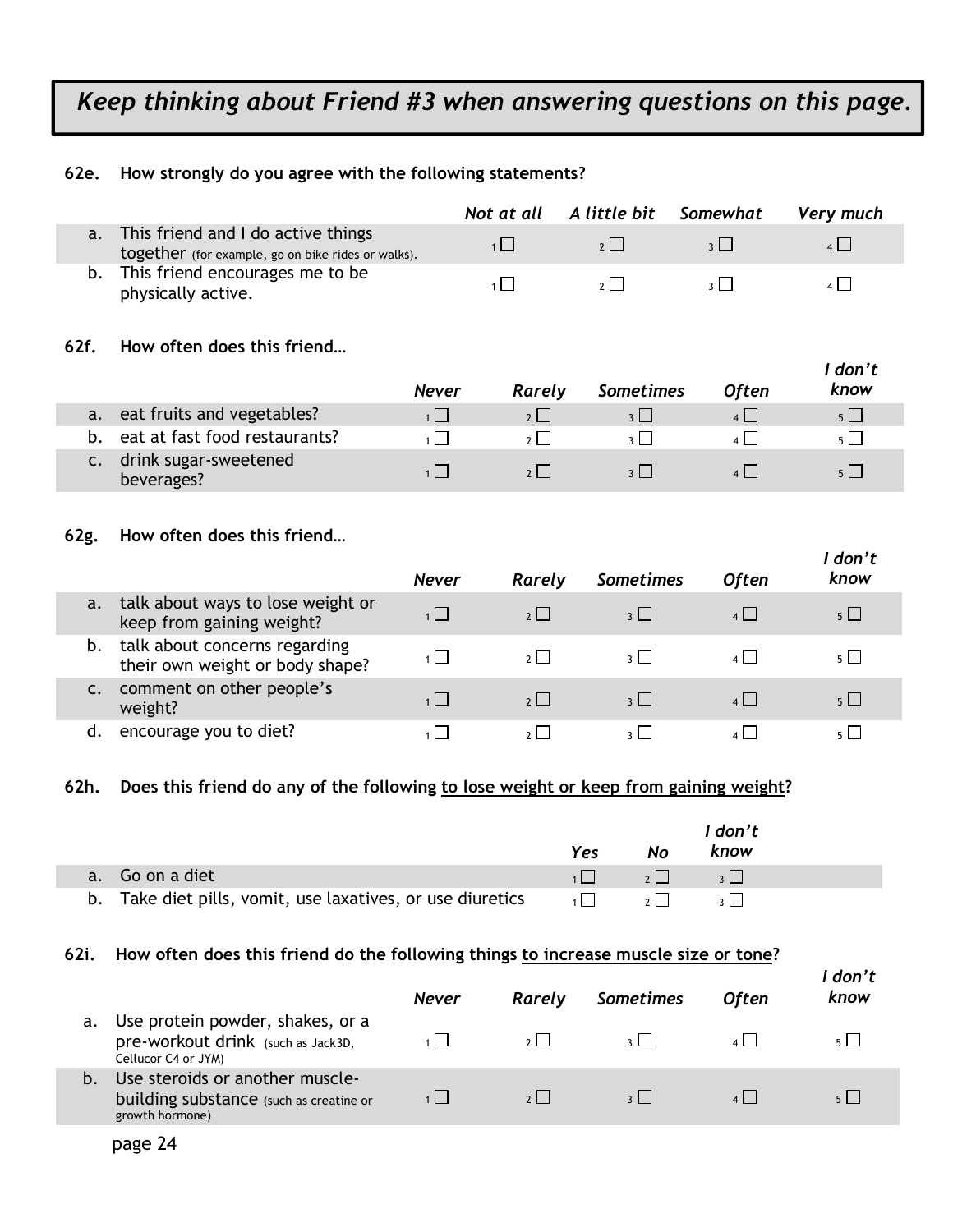## *YOUR HOUSEHOLD and FOOD in your HOME may affect your eating and activity habits, so we'd like to know more about them……*

**63. How often are the following true for the place where you live? (**Please think about the apartment, house, dorm room, or other space where you lived for the majority of the time for the past year.)

|       |                                                                                              | <b>Never</b> | <b>Sometimes</b>  | <b>Usually</b>          | Always         |
|-------|----------------------------------------------------------------------------------------------|--------------|-------------------|-------------------------|----------------|
| $-a.$ | Fruits and vegetables are available                                                          | 1 I          | 2                 | $3 \mid$                | $4$            |
| b.    | Vegetables are part of the dinner meal                                                       | 1 L L        | 2 <sup>1</sup>    | $2$                     | $\mathbf{A}$   |
|       | c. There is fresh fruit on the counter, table or<br>somewhere else where I can easily get it | $1 \mid$     | 2                 | $\overline{\mathbf{z}}$ | $\mathbf{A}$   |
| d.    | There are ready-to-eat vegetables in the fridge                                              |              | $2^{\frac{1}{2}}$ | $2$                     | $\overline{4}$ |
| e.    | Whole wheat bread is available                                                               | 1 I I        | 2 <sup>1</sup>    | 2 <sup>1</sup>          |                |
|       |                                                                                              |              |                   |                         |                |

**64. Please indicate how confident you feel about doing each of the activities below.** 

|    |                                                                                       | Not at all<br>confident | Not very<br>confident | <b>Neither</b><br>confident<br>nor<br>unconfident | Confident      | <b>Extremely</b><br>confident |
|----|---------------------------------------------------------------------------------------|-------------------------|-----------------------|---------------------------------------------------|----------------|-------------------------------|
| a. | Plan meals                                                                            | $1 \Box$                | $2 \Box$              | $3 \mid$                                          | $4 \Box$       | $5\Box$                       |
| b. | Follow a recipe                                                                       | 1 I                     | 2                     | $\frac{1}{2}$                                     | $\overline{4}$ | $5\Box$                       |
|    | Prepare a meal from items on<br>hand (such as items in cupboards and<br>refrigerator) | $1 \mid$                | 2                     | $3 \mid$                                          | $4$            | $5\Box$                       |
| d. | Use basic cooking techniques                                                          | $\blacksquare$          | 2                     | 3 <sup>1</sup>                                    | $\overline{4}$ | $5\Box$                       |
| e. | Stay within a food budget                                                             |                         | 2 <sup>1</sup>        | $\overline{\mathcal{E}}$                          | $\vert$        | $5\Box$                       |

**65. During the past seven days, how many times did you eat a dinner or supper meal that you or another household member cooked at home?**

 $1 \square$  Never

ı

- $2 \square$  1-2 times
- $_3$   $\Box$  3-4 times
- $4 \square$  5-6 times
- $5 \square$  7 times

**66. Who is currently the primary food shopper(s) for the food you eat at home? The primary food shopper(s) is the person(s) who does the grocery shopping most often.** (Mark all that apply)

- $1 \square$  lam
- $2 \Box$  Spouse or significant other
- $_3\Box$  We take turns
- $4 \Box$  We go together
- $5 \square$  My parent(s)
- <sup>6</sup> Someone else (please specify): \_\_\_\_\_\_\_\_\_\_\_\_\_\_\_\_\_\_\_\_\_\_\_\_\_\_\_\_\_\_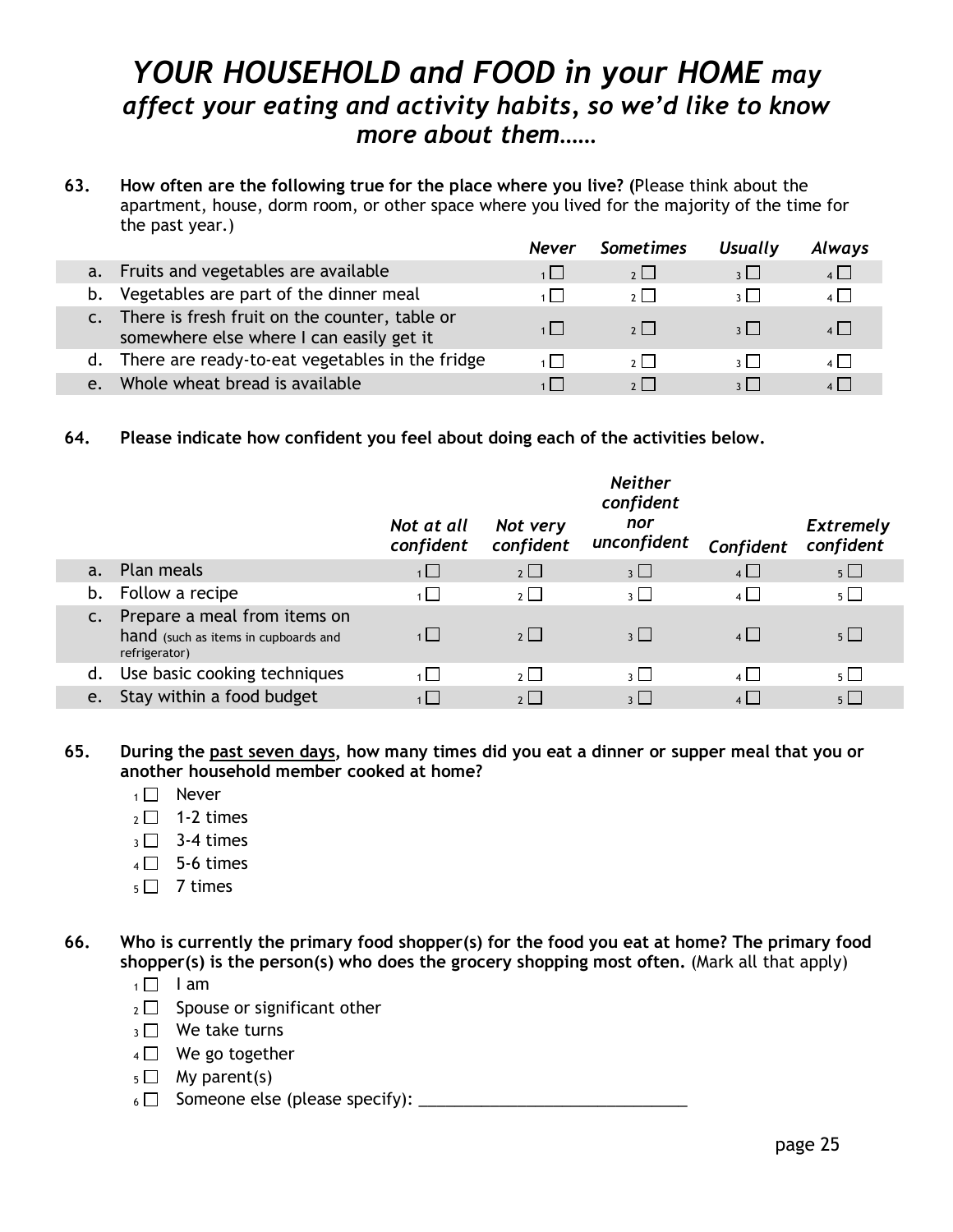#### **67. During the past year, where did you live for the majority of the time?**

- 1<sup>1</sup> Rented apartment or house
- $2 \Box$  Home of parent or other relative
- $_3$   $\Box$  Residence hall
- $4 \Box$  Fraternity/sorority
- $5 \Box$  My own house
- <sup>6</sup> Other (please specify): \_\_\_\_\_\_\_\_\_\_\_\_\_\_\_\_\_\_\_\_\_\_\_\_\_\_\_\_\_\_

#### **68. During the past year, with whom did you live the majority of the time?** (Mark all that apply)

- <sup>1</sup> I live alone **(Go to question #70 on page 27)**
- $_2 \square$  My parent(s)
- $_3$   $\Box$  Roommates, friends
- $4 \Box$  My husband/wife
- $5 \Box$  My domestic partner
- $6 \Box$  My child(ren), including any step-children or adopted children
- $7 \Box$  My brothers/sisters
- <sup>8</sup> Other (please specify): \_\_\_\_\_\_\_\_\_\_\_\_\_\_\_\_\_\_\_\_\_\_\_\_\_\_\_\_\_\_

#### **69. During the past seven days, how many times did all, or most, of the people living in your household eat a meal together?**

- $1 \square$  Never
- $_2 \square$  1-2 times
- $3 3 4$  times
- $4 \Box$  5-6 times
- $5 \square$  7 times
- $6 \Box$  More than 7 times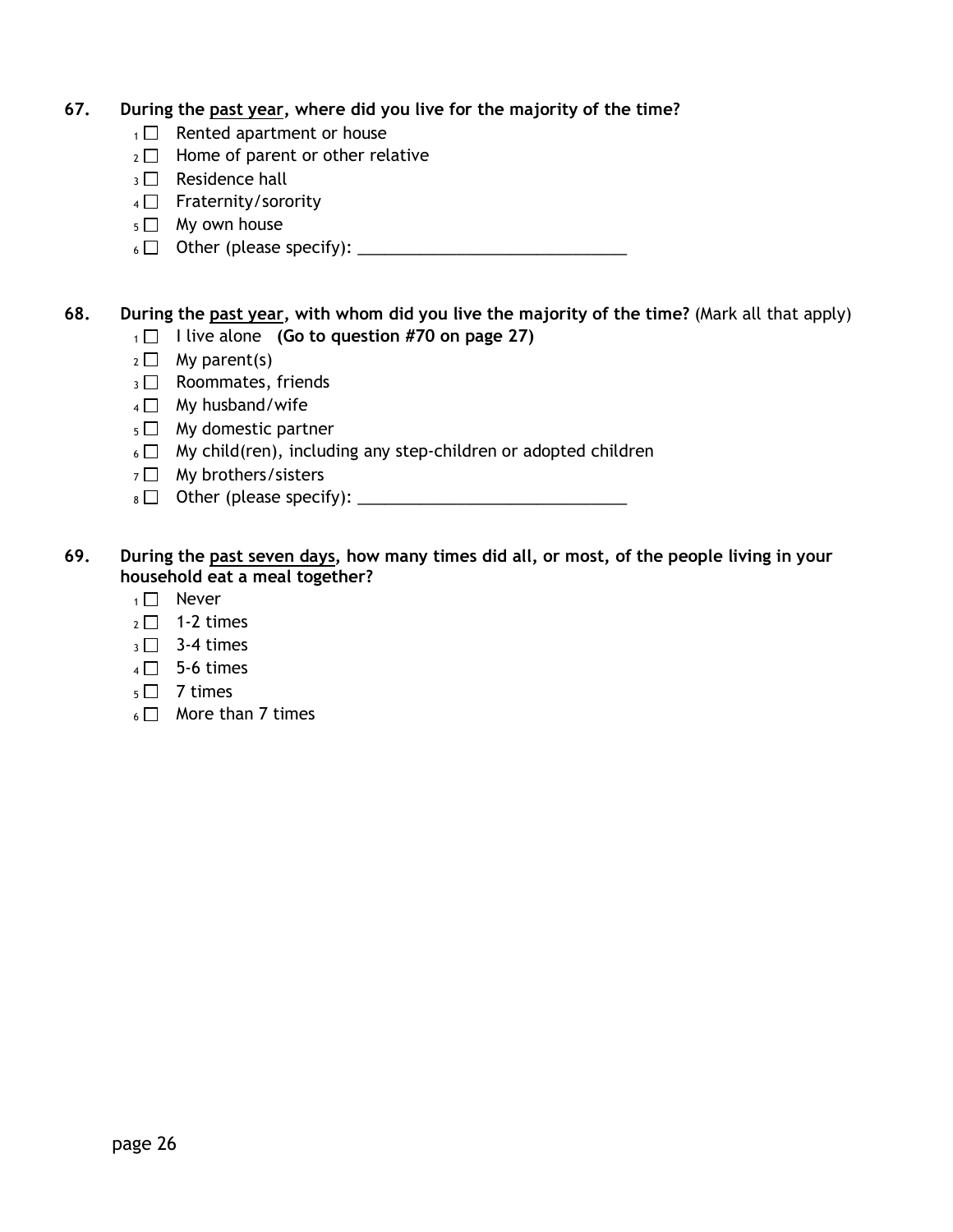## *Personal and Household Resources*

#### **70. What is your current monthly (OR yearly) income before taxes and deductions? Please do not include the income of others in your household.**

- $1 \square$  None
- $_2 \square$  Under \$400 (under \$5,000 per year)
- $3 \Box$  \$400-1,249 (\$5,000-\$14,999 per year)
- $4 \Box$  \$1,250-\$2,099 (\$15,000-\$24,999 per year)
- $5 \Box$  \$2,100-\$2,499 (\$25,000-\$29,999 per year)
- $6 \Box$  \$2,500-\$3,299 (\$30,000-\$39,999 per year)
- $7 \square$  \$3,300-\$4,199 (\$40,000-\$49,999 per year)
- $8 \square$  \$4,200-\$6,249 (\$50,000-\$74,999 per year)
- $9 \Box$  \$6,250-\$8,299 (\$75,000-\$99,999 per year)
- $10 \Box$  \$8,300 or above (\$100,000 or above per year)
- **71. How difficult is it for you to get by financially right now?**
	- $1 \cap$  Not at all difficult
	- $2 \cap$  Somewhat difficult
	- $3 \Box$  Very difficult or can barely get by
	- $4 \Box$  Extremely difficult or impossible
- **72. In the past year, did you or any member of your household receive WIC** (Women, Infants, and Children Program) **benefits or SNAP** (Supplemental Nutrition Assistance Program or Food Stamp Program) **benefits?** 
	- $1 \square$  No
	- $2 \Box$  Yes
	- <sup>3</sup> □ I don't know
- **73. In the last 12 months, did you ever eat less than you felt you should because there wasn't enough money for food?**
	- $1 \square$  No
	- $2 \Box$  Yes
	- $_3$   $\Box$  I don't know
- **74. In the last 12 months, were you ever hungry but didn't eat because there was not enough money for food?**
	- $1 \square$  No
	- $2 \Box$  Yes
	- 3 I don't know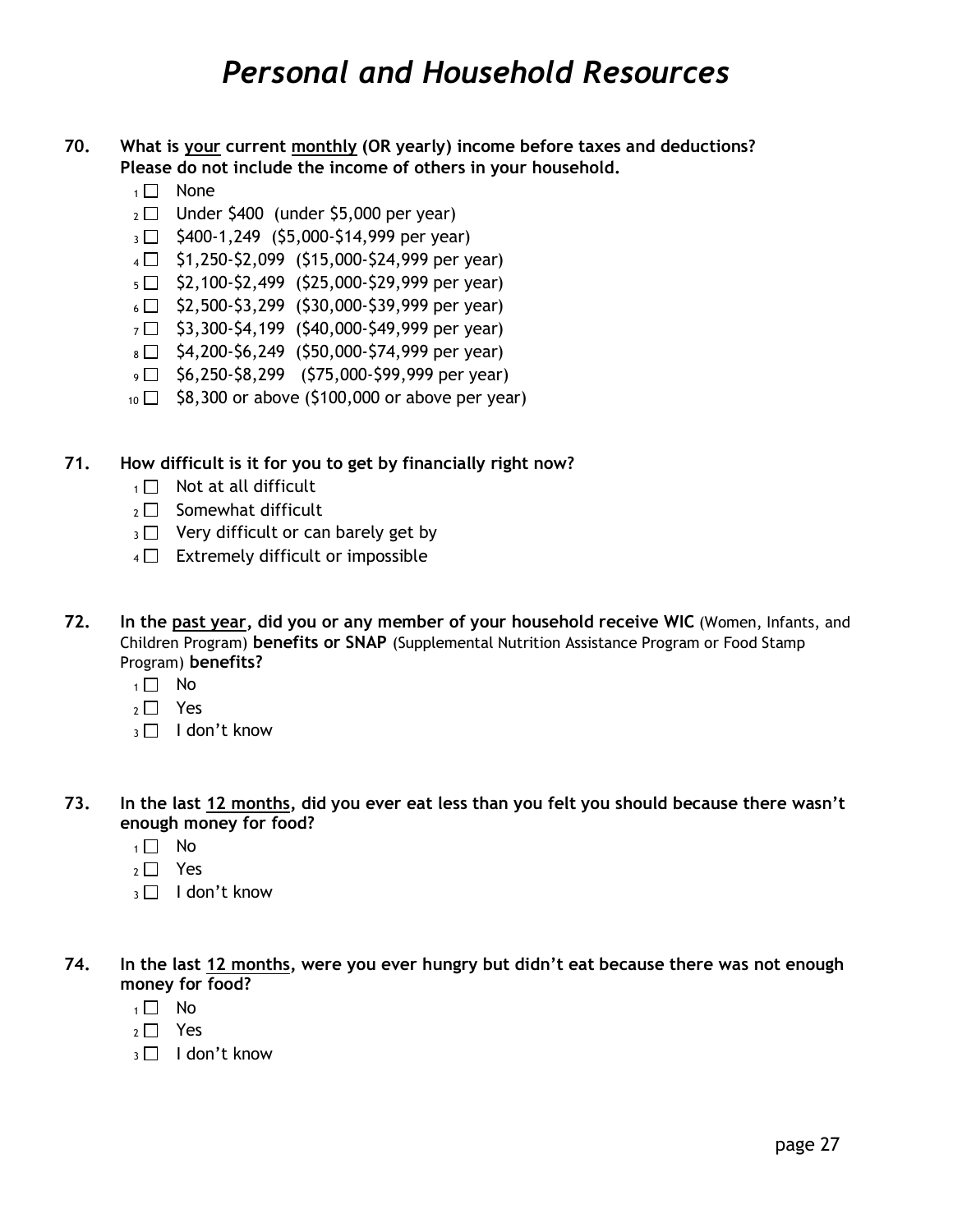## *Other THINGS GOING ON IN YOUR LIFE NOW can also affect your eating and activity … Remember, your responses are CONFIDENTIAL.*

#### **75. Have any of the following life events or problems happened to you?** (Mark all that apply.)

|                |                                                                                                                                                   | Yes, in the<br>past year | Yes, more than<br>a year ago | <b>No</b>       |
|----------------|---------------------------------------------------------------------------------------------------------------------------------------------------|--------------------------|------------------------------|-----------------|
| a.             | Had problems with the police                                                                                                                      | $1 \Box$                 | 2                            | $3 \Box$        |
| b.             | Been hit, shoved, held down or had some other physical force<br>used against you by a spouse or someone you were dating                           | $\blacksquare$           | 2 <sup>1</sup>               | $\vert$ $\vert$ |
| $\mathsf{C}$ . | Been forced to touch a dating partner or spouse sexually or<br>had some type of sexual behavior forced on you                                     | 1                        | 2                            | $3 \mid$        |
| $\mathsf{d}$ . | Been attacked, beaten, or mugged (not including events that<br>involved a parent, caretaker, spouse, or dating partner)                           |                          | $2^{\frac{1}{2}}$            | $\frac{1}{2}$   |
| $\mathsf{e}$ . | Had a close family member or friend die violently, for<br>example in a serious car crash, mugging, homicide, or suicide                           | $1\Box$                  | 2                            | $\frac{1}{2}$   |
|                | Witnessed a situation in which someone was seriously injured<br>or killed, or in which you feared someone would be seriously<br>injured or killed |                          |                              |                 |

#### **76. How often have you used the following during the past year (12 months)?**

|                                                 | <b>Never</b> | A few times    | Monthly                 | Weekly | <b>Daily</b>   |
|-------------------------------------------------|--------------|----------------|-------------------------|--------|----------------|
| Cigarettes<br>a.                                |              |                | $3 \mid$                |        | $5\Box$        |
| b. E-cigarettes                                 |              | 2 <sup>1</sup> | 2 <sup>1</sup>          |        | 5 <sup>1</sup> |
| Beer, wine, hard liquors                        |              | 2 <sup>1</sup> | 3                       |        | 5 <sup>1</sup> |
| Marijuana<br>а.                                 |              | 2 <sup>1</sup> | $\overline{\mathbf{3}}$ |        | $5\sqrt{ }$    |
| Other drugs (cocaine, heroin, meth, etc.)<br>e. |              | 2 <sup>1</sup> | $\mathbf{3}$            |        | $5\sqrt{ }$    |

#### **77. Think back over the last two weeks. How many times have you had five or more drinks at a**

**sitting?** (A drink is defined as: a bottle of beer, a glass of wine, a wine cooler, a shot glass of liquor, or a mixed drink.)  $1 \Box$  I do not drink alcohol

- $_2 \square$  None
- $_3$   $\Box$  Once
- $4 \Box$  Twice
- $5 \square$  3-5 times
- $6 9$  times
- $7 \square$  10 or more times

#### **78. During the past 12 months, how often have you been bothered or troubled by…**

|                |                                                 | Not at all | Somewhat       | Very much |
|----------------|-------------------------------------------------|------------|----------------|-----------|
| a.             | feeling too tired to do things                  |            | 2 <sup>1</sup> |           |
| b.             | having trouble going to sleep or staying asleep |            | 2              | 3 I I     |
| $\mathsf{C}$ . | feeling unhappy, sad, or depressed              | 1 I I      | 2              | $3 \mid$  |
| d.             | feeling hopeless about the future               |            | 2 <sup>1</sup> | $2 \mid$  |
| e.             | feeling nervous or tense                        |            | 2 <sup>1</sup> | $3 \mid$  |
|                | worrying too much about things                  |            | $\sim$ 1       |           |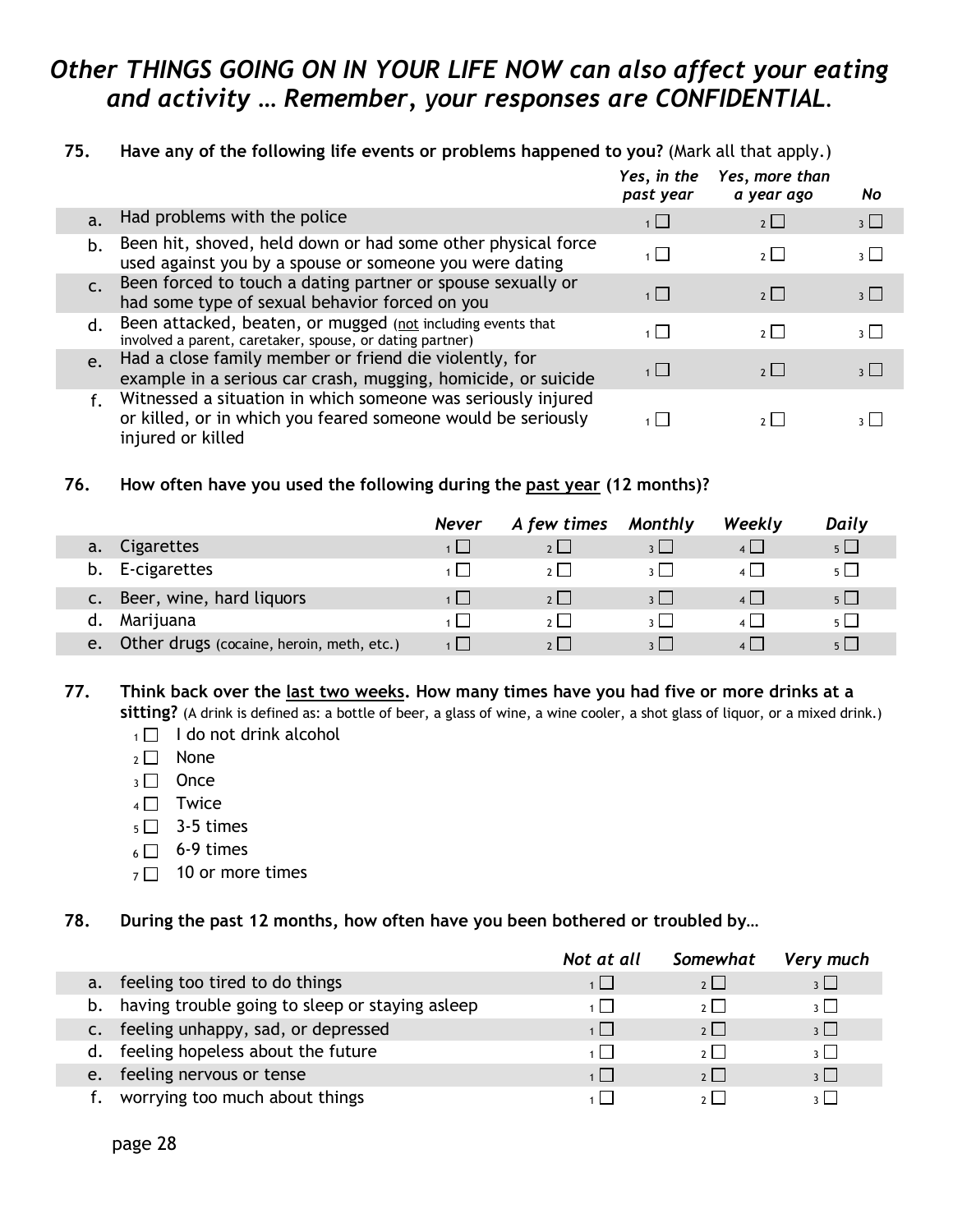#### **79. How strongly do you agree with the following statements?**

|    |                                                       | <b>Strongly</b><br>disagree | <b>Disagree</b> | Agree                    | <b>Strongly</b><br>agree |
|----|-------------------------------------------------------|-----------------------------|-----------------|--------------------------|--------------------------|
|    | a. On the whole, I am satisfied with myself.          | $1$                         | $2\Box$         | $\overline{3}$           | $\overline{4}$           |
| b. | I feel that I have a number of good qualities.        | $\overline{1}$              | $2\Box$         | $_3$ $\Box$              | $\overline{4}$           |
|    | At times I think I am no good at all.                 | 1                           | $2\Box$         | $\overline{3}$           | $4\Box$                  |
| d. | am able to do things as well as most other<br>people. | $1 \mid$                    | 2 <sup>1</sup>  | $\overline{\mathcal{E}}$ | $\overline{4}$           |
| e. | I wish I could have more respect for myself.          | $1 \mid$                    | $2 \Box$        | $3 \Box$                 | $4\Box$                  |
|    | certainly feel useless at times.                      |                             |                 | $\overline{\mathcal{E}}$ | $\overline{4}$           |

#### **80. For each statement below, please indicate how often you behave as described.**

|                |                                                                                                   | <b>Almost</b><br>never |                |                |         | <b>Almost</b><br>always |
|----------------|---------------------------------------------------------------------------------------------------|------------------------|----------------|----------------|---------|-------------------------|
|                |                                                                                                   |                        |                | 3              |         | 5                       |
| a.             | I try to be understanding and<br>patient towards those aspects of<br>my personality I don't like. | $\overline{1}$         | $2 \Box$       | $3\Box$        | $4\Box$ | $5\Box$                 |
| b.             | I'm kind to myself when I'm<br>experiencing suffering.                                            | $\overline{1}$         | $2\Box$        | 3 <sup>1</sup> | $4\Box$ | 5 <sup>1</sup>          |
| $\mathsf{C}$ . | When I'm going through a very<br>hard time, I give myself the<br>caring and tenderness I need.    | $\overline{1}$         | $2\Box$        | $3\Box$        | $4\Box$ | $5\Box$                 |
| d.             | I'm tolerant of my own flaws and<br>inadequacies.                                                 | $1 \Box$               | 2              | $\overline{3}$ | $4\Box$ | $5\Box$                 |
| e.             | I try to be loving toward myself<br>when I'm feeling emotional pain.                              | 1                      | 2 <sup>1</sup> | 3              |         | 5 <sup>1</sup>          |

#### **81. How often do any of the following things happen?**

|                |                                                                                                                                  | <b>Never</b>   | Less than<br>once a year | A few times<br>a year | A few times<br>a month | At least<br>once a week |
|----------------|----------------------------------------------------------------------------------------------------------------------------------|----------------|--------------------------|-----------------------|------------------------|-------------------------|
| a.             | You are teased or<br>harassed about your race.                                                                                   | $1\Box$        | $2\Box$                  | $3 \mid$              | $4 \Box$               | $5 \Box$                |
| b.             | You are teased or<br>harassed about your<br>financial situation.                                                                 | 1              | $2\Box$                  | $3 \mid$              | $4\Box$                | $5 \mid$                |
|                | You are teased or<br>harassed in a sexual way<br>(such as grabbing/pinching, sexual<br>comments, unwanted touching,<br>$etc.$ ). | 1              | $2$                      | 3                     | $\vert$ $\vert$        | $5$                     |
| $d_{\cdot}$    | You are teased about<br>your weight.                                                                                             | $\overline{1}$ | $2\Box$                  | $3\Box$               | $4$                    | $5 \mid$                |
| e <sub>1</sub> | You are teased about<br>your appearance.                                                                                         | $1 \mid$       | 2                        | 3                     | 4                      | 5 <sup>1</sup>          |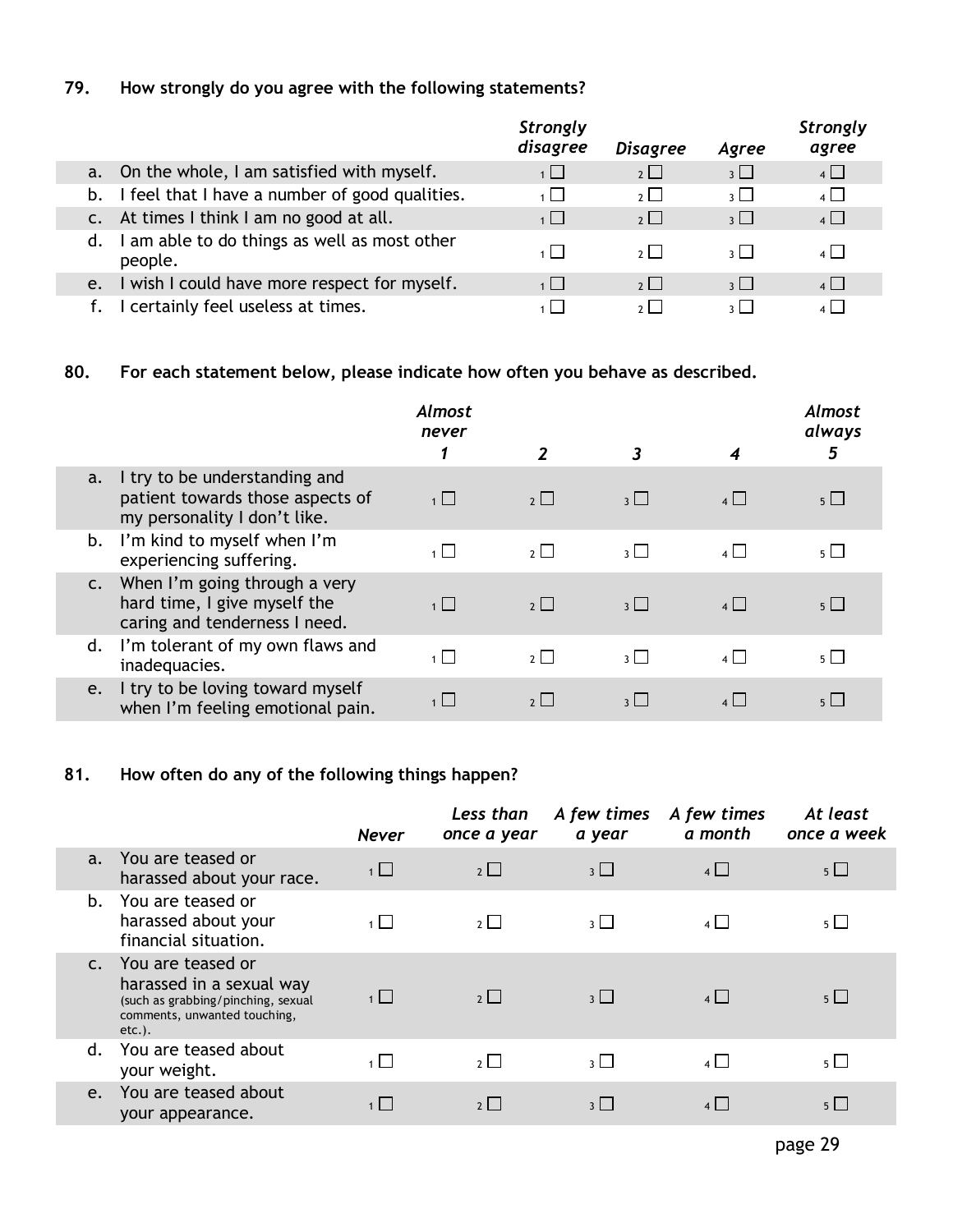## *SOMETIMES, things that happened when YOU WERE GROWING UP can affect your eating and activity… Remember, your responses will be kept CONFIDENTIAL, so please answer as honestly as possible.*

## **82. Prior to your 18th birthday, did the following things ever happen?**

|              |                                                                                                                                                                                      | No | Yes      |
|--------------|--------------------------------------------------------------------------------------------------------------------------------------------------------------------------------------|----|----------|
| a.           | Someone in your family touched you in a sexual way against<br>your wishes or forced you to touch them in a sexual way                                                                |    | 2        |
|              | Someone outside your family touched you in a sexual way<br>against your wishes or forced you to touch them in a sexual<br>way (do not include events that involved a dating partner) |    |          |
|              | You lived with someone who was a problem drinker or<br>alcoholic, who used street drugs, or who abused prescription<br>drugs                                                         |    | $2 \mid$ |
| d.           | A household member was depressed, mentally ill, or<br>attempted suicide                                                                                                              |    |          |
| $\mathsf{P}$ | A household member went to prison                                                                                                                                                    |    |          |

### **83. Prior to your 18th birthday, how often were the following statements true?**

|                                                                           | Never | Rarely         | <b>Sometimes</b> | <b>Often</b> | <b>Very</b><br>often |
|---------------------------------------------------------------------------|-------|----------------|------------------|--------------|----------------------|
| An adult in my family said hurtful or<br>insulting things to me.          |       | 2              | $\mathbf{R}$     |              |                      |
| An adult in my family hit me so hard<br>it left me with bruises or marks. |       | 2 <sup>1</sup> | 2 <sup>1</sup>   |              |                      |

#### **84. To what extent do you agree or disagree with the following statements about your CURRENT**  *work or school situation***?**

|                |                                                                                | <b>Strongly</b><br>disagree | <b>Disagree</b> | Agree                    | <b>Strongly</b><br>agree | <b>Not</b><br>applicable |
|----------------|--------------------------------------------------------------------------------|-----------------------------|-----------------|--------------------------|--------------------------|--------------------------|
| a.             | There is pressure to be thin and not<br>gain weight.                           | $\overline{1}$              | $2 \Box$        | 3 <sup>1</sup>           | $4\sqrt{ }$              | $5\Box$                  |
| b.             | People of all sizes are equally<br>accepted.                                   | $1 \Box$                    | $2 \Box$        | 3 <sup>1</sup>           | $4$                      | $5\Box$                  |
| $\mathsf{C}$ . | People are treated differently<br>because of their weight.                     | $1 \Box$                    | $2 \Box$        | 3 <sup>1</sup>           | $4\Box$                  | $5\Box$                  |
| d.             | There are people of all shapes and<br>sizes in leadership roles.               | $\overline{1}$              | $2\Box$         | 3 <sup>1</sup>           | $\overline{4}$           | $5\Box$                  |
| e.             | I have been treated unfairly at work<br>or school because of my weight.        | $\overline{1}$              | $2 \Box$        | 3 <sup>1</sup>           | 4                        | $5\Box$                  |
|                | People at work or school have made<br>comments about my body shape or<br>size. | 1 I I                       | 2               | $\overline{\mathcal{E}}$ | $\overline{4}$           | $5\Box$                  |